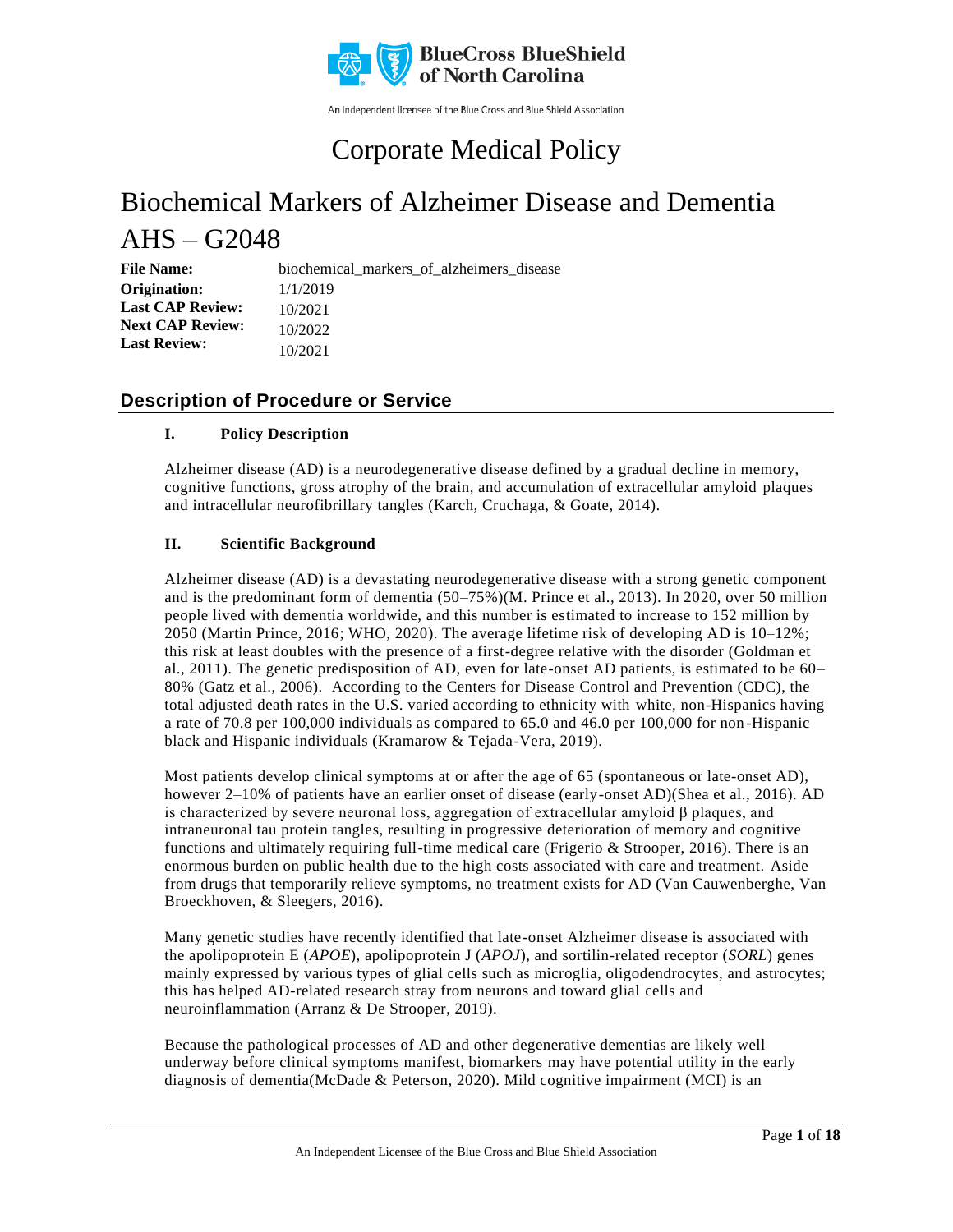intermediate state between normal cognition and dementia, recognizable as an early manifestation of dementia. MCI due to AD is the most common type of MCI(Bennett et al., 2002).

Studies have examined the use of cerebrospinal fluid (CSF) markers for predicting conversion from MCI to dementia. The most replicated CSF biomarkers include tau protein or phosphorylated tau protein and amyloid beta 42 (Aß42) peptide, which may be represented by a low ratio of Aß42 to Aß40 levels, or a low ratio of Aß42 to tau levels. However, these tests vary in sensitivity (36 to 100 percent) and specificity (29 to 91 percent), and in types of assay used. Recent resea rch notes that the Aß42/40 ratio should be used over the measurement of Aß42 alone, as this ratio gives a more accurate diagnosis when analyzing CSF AD biomarkers (Hansson, Lehmann, Otto, Zetterberg, & Lewczuk, 2019). Currently these markers are of marginal clinical utility and do not have an established role in the evaluation of patients in the clinical setting (McDade & Peterson, 20 20; Wolk & Dickerson, 2020).

Other biomarkers in CSF such as cargo proteins (e.g., chromogranin-B, α-synuclein), carnosinase I, chromogranin A, and NrCAM (neuronal cell adhesion molecule) have been proposed to provide clinical value for assessment of AD. Levels of each of the above CSF proteins are found to be statistically different among clinically defined patient groups with different degrees of cognitive impairment. However, the absence of a clinical treatment makes this relatively invasive test of questionable clinical utility (Schaffer et al., 2015; Wolk & Dickerson, 2020).

Plasma levels of the E4 variant of apolipoprotein E (ApoE4) may be a less invasive option for diagnosing patients. *ApoE* facilitates the delivery of cholesterol and promotes neuronal functionality and decreased apoE4 levels associated with neuronal degradation are suggestive of AD (Farrer et al., 1997). However, results are inconsistent across various studies. The correlation between altered levels of *ApoE* and apoE4 with AD pathology is still not definitive, and standardization of methods is needed. (Schaffer et al., 2015)

Several studies have been conducted comparing the telomere length of peripheral blood leukocytes with those in the cerebellum (Patel, Shah, Coleman, & Sabbagh, 2011). The shortening of telomere length is indicative of chronic stress on the human body, common in AD patients. However, cerebellar telomere length is not considered a diagnostic tool to evaluate the risk of inherited AD (Patel et al., 2011). Moreover, many other diseases also contain pathologies that induce stress on the body, so results may be confounded with other underlying health problems (Schaffer et al., 2015).

High concentrations of neuronal thread protein (NTP), specifically AD-associated NTP (AD7c-NTP), in urine is found to be representative of AD pathology (Patel et al., 2011). NTP is a brain protein that interacts with antibodies produced against pancreatic thread protein (PTP), a prot ein that contains structural components highly similar to the fibrils found in neuronal plaques in AD patients (Blennow, Zetterberg, & Fagan, 2012; Patel et al., 2011). Moreover, AD7c-NTP is reflective of neuronal cell dysfunction. Unfortunately, NTP is more useful in determining the progression of the disease in patients who already have AD and not for early diagnosis (Lonneborg, 2008; Schaffer et al., 2015).

Recent studies have also identified a potential relationship between nanoscale extracellular vesi cles (exosomes) and AD. Researchers note that exosomes may be an important factor in the progression of AD pathogenesis, but first need to identify the underlying AD-related mechanisms (Jiang et al., 2019).

None of these tests is valid as a stand-alone diagnostic test. The lack of standardized techniques makes diagnostic accuracy across all scenarios difficult to achieve. Current AD diagnostic standards using evaluation of clinical presentation have maintained a high level of accuracy, combined with the lack of a clinical treatment make all early AD diagnostic tests and biomarkers of limited clinical utility (François, Bull, Fenech, & Leifert, 2019; Schaffer et al., 2015). However, research criteria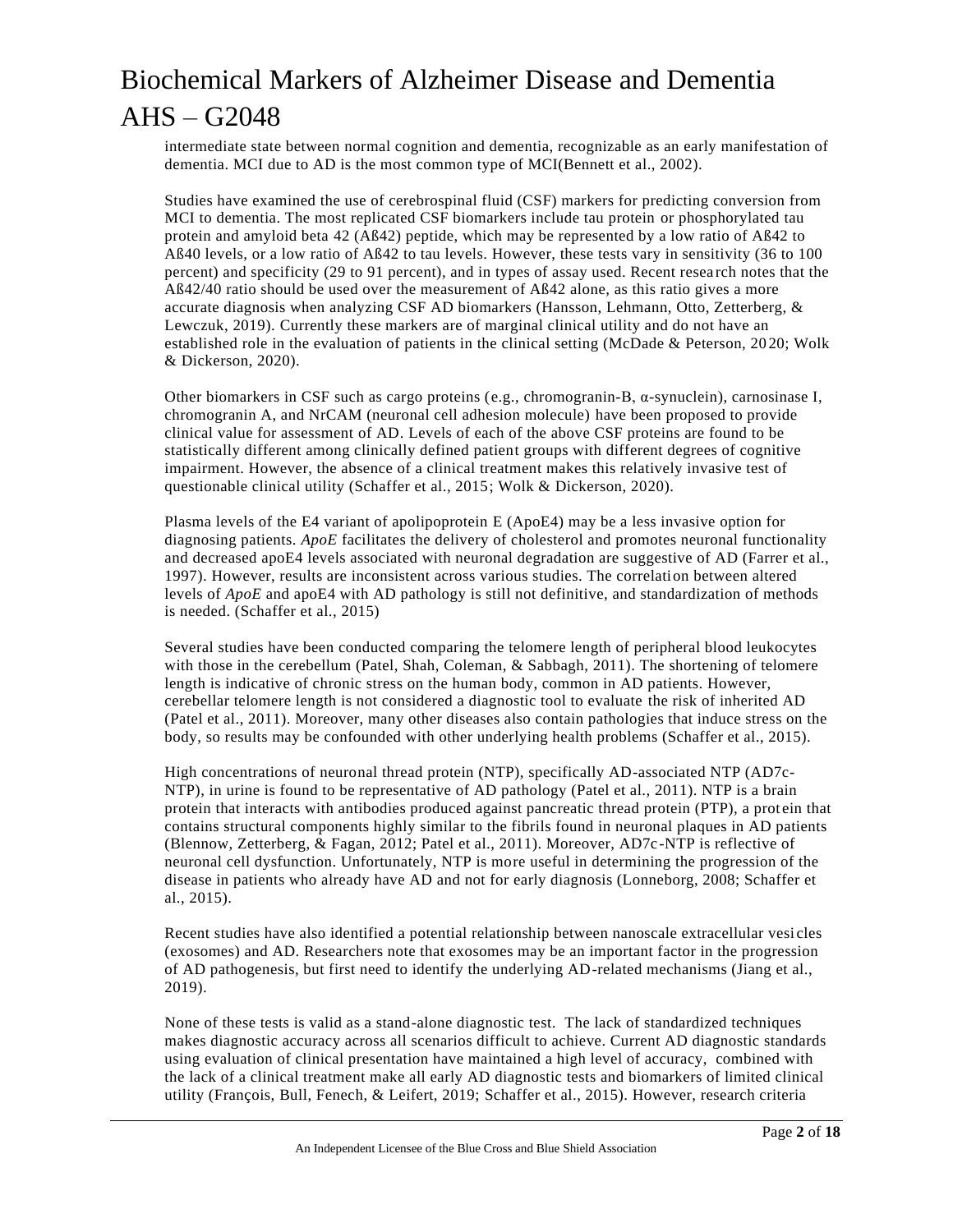have incorporated both molecular and topographic biomarker data into the research definitions of both symptomatic and pre-symptomatic forms of AD, anticipating that once biomarkers become more standardized they will be incorporated into clinical diagnostic algorithms for AD (Morris et al., 2014; Wolk & Dickerson, 2020).

Proprietary tests exist for assessment of AD biomarkers. C2N Diagnostics received a "Breakthrough Device Designation" from the FDA in January 2019 for their test measuring the ratio of Aß42 to Aß40 (C2N, 2019a). C2N also offers tests evaluating ApoE levels and other biomarkers, as well as a "Multi-Analyte Dementia Panel" (C2N, 2019b). Other media, such as saliva, have been proposed to provide diagnostic information for AD. A total of 6230 metabolites from saliva were tested, an d 3 were found to differentiate between MCI, AD, and cognitively normal patients (Huan et al., 2018).

#### *Clinical Validity and Utility*

Dage et al. (2016) studied the correlation of tau protein levels (in plasma) with neuronal damage. A total of 378 cognitively normal (CN) patients were examined, along with 161 patients with mild cognitive impairment (MCI). Baseline plasma tau protein levels were measured. The authors found that plasma tau levels were higher in MCI patients compared to CN patients (4.34 pg/mL for MCI compared to 4.14 pg/ML for CN,  $p = .078$ ). The authors also performed a regression accounting for age, gender, education, and ApoE, which suggested that higher plasma tau levels were associated with worse memory loss and abnormal cortical thickness (Dage et al., 2016).

Lewczuk et al. (2017) compared the ratio of Aβ42/40 to just Aβ42 as measurements of clinical AD. A total of 200 patients (150 PET-negative, 50 PET-positive for amyloid) were examined and compared to the positron emission tomography (PET) results. The authors found that the ratio of Aβ42/40 agreed more strongly with the PET results (89.4% concordance compared to 74.9% concordance for Aβ42 only). A larger area under the curve was found for the Aβ42/40 measurement compared to just Aβ42 (0.936 compared to 0.814). The authors concluded that "the CSF Aβ42/40 ratio is superior to Aβ42 alone as a marker of amyloid-positivity by PET" (Lewczuk et al., 2017).

Talwar et al. (2016) performed a meta-analysis on CSF ApoE levels in AD patients. Twenty-four studies, including 1064 AD cases and 1338 healthy controls, were reviewed. The authors found that although the total sample did not indicate a significant association between AD and ApoE levels, a subgroup analysis controlling for sample size  $(n > 43)$  indicated significantly lower ApoE levels in AD patients compared to controls. The authors considered CSF ApoE levels to have "potentia l" as an indicator of AD association (Talwar et al., 2016).

H. Wang et al. (2018) evaluated the clinical value of  $\alpha$ -synuclein in MCI and AD. The investigators added  $\alpha$ -synuclein and phosphorylated  $\alpha$ -synuclein to a biomarker panel containing A $\beta$ 42, tau, and phosphorylated tau and evaluated the new panel's performance. A total of 729 CSF samples were taken. The phosphorylated version of α-synuclein was found to weakly associate with diagnosis at baseline, but total  $\alpha$ -synuclein was not. CSF  $\alpha$ -synuclein was found to predict the Alzheimer's Disease Assessment Scale-Cognitive, memory, executive function, and progression from MCI to AD. Longitudinal biomarker changes were not found to differ between groups. Overall,  $\alpha$ -synuclein was found to potentially better predict AD changes better than the classic biomarkers (H. Wang et al., 2018).

Zhang et al. (2014) performed a meta-analysis focusing on urinary Alzheimer-associated neuronal thread protein (AD7c-NTP)'s diagnostic ability for AD. Nine studies were reviewed for probable and possible AD, and the authors evaluated AD7c-NTP's sensitivity at 0.87, specificity at 0.89, positive likelihood ratio at 8.13, and negative likelihood ratio at 0.15 (Zhang et al., 2014).

S. Wang, Kojima, Mobley, and West (2019) explored the potential of urinary extracellular vesicle (EV) biomarkers in neurological disorders, including AD, Parkinson Disease (PD), and Huntington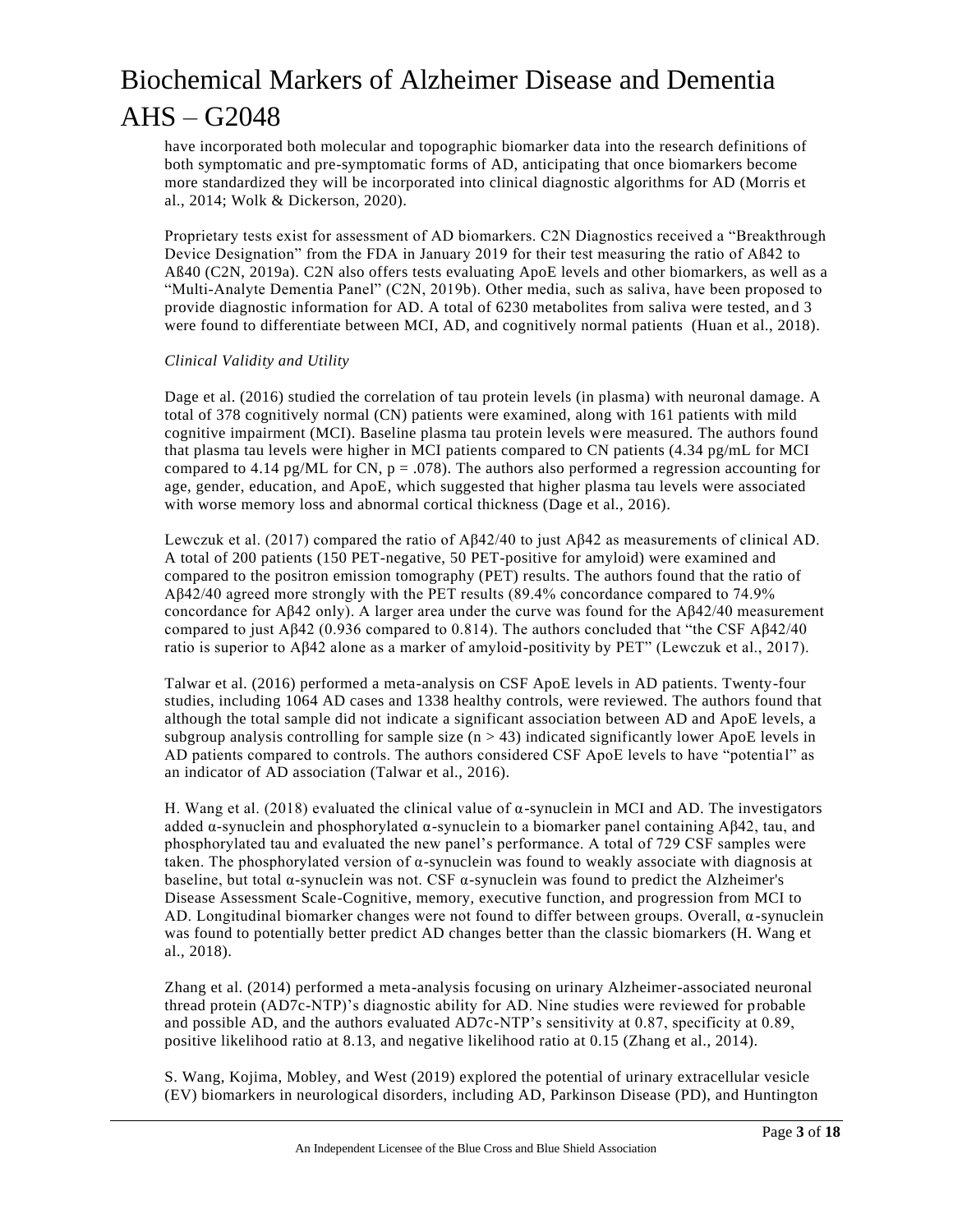Disease (HD). A discovery cohort of 50 individuals was used to create the initial set of EV proteins and a set of 108 individuals was used to further develop the list of biomarkers. The authors identified "hundreds" of commonly expressed EV proteins with stable expression. SNAP23 and calbindin were most elevated in PD cases, with an 86% prediction of diagnostic success in the discovery cohort and 76% prediction of diagnostic success in the replication cohort. Moreover, "Broad Gene set analysis (GSEA) further reveals a prominent link to Alzheimer's disease with 10.4% of the genes known to be down-regulated in the brains from patients with Alzheimer's disease identified in urinary EVs" (S. Wang et al., 2019).

Liu et al. (2018) examined the urinary metabolic profile of  $\beta$ -amyloid 25-35 (A $\beta$  25-35)-injected rats. This was intended to establish AD in the rats, allowing the impairment of spatial learning and memory to be tested in the rats after 8 weeks. The authors identified the characteristic AD symptoms after 8 weeks (cognitive dysfunction, hippocampus damage, Aβ formation and tau phosphorylation) as well as 45 altered metabolites involving 8 metabolic pathways. The investigators concluded that "pathogenesis of AD was mainly due to gut microbiome dysbiosis, inhibition of energy metabolism, oxidative stress injury and loss of neuronal protective substances" (Liu et al., 2018).

Fossati et al. (2019) studied the correlation of plasma tau with cerebrospinal fluid (CSF) tau and phosphorylated tau (P-tau). A total of 97 subjects were included (68 healthy controls and 29 AD patients). Plasma tau was found to be higher in AD patients compared to healthy controls (area under curve: 0.79). However, CSF tau and plasma tau were "poorly" correlated. The addition of plasma tau to the receiver operating curve of CSF tau increased the area under curve to 0.82 from 0.80 and increased the curve of P-tau to 0.88 from 0.87. The authors concluded that "adding plasma tau to CSF tau or P-tau improves diagnostic accuracy, suggesting that plasma tau may represent a useful biomarker for AD" (Fossati et al., 2019).

Tatebe et al. (2017) developed an immunoassay to quantify plasma p-tau181. Three cohorts were used to validate the assay. In the first cohort (20 AD patients, 15 controls), the tau levels were found to be higher in the AD patients  $(0.171 \pm 0.166 \text{ pg/ml} \text{ in AD} \text{ versus } 0.0405 \pm 0.0756 \text{ pg/ml} \text{ in}$ controls). In the second cohort (20 Down Syndrome patients, 22 controls), the tau levels were higher in the Down Syndrome patients  $(0.767 \pm 1.26 \text{ pg/ml}$  in DS versus  $0.0415 \pm 0.0710 \text{ pg/ml}$  in controls). Finally, in the third cohort (8 AD patients, 3 other neurological diseases), the tau levels were found to correlate well with the CSF tau levels ( $r^2 = 0.4525$ ). Overall, the authors suggested that "that the plasma p-tau181 is a promising blood biomarker for brain AD pathology" (Tatebe et al., 2017).

Shen et al. (2019) completed a meta-analysis review of 170 studies to research the role of inflammatory markers in AD and MCI. Increased periphery levels, compared to controls, were found with many types of biomarkers including high-sensitivity C reactive protein,  $p<0.05$ ; interleukin-6, p<0.005; soluble tumour necrosis factor receptor 1, p<0.005; soluble tumour necrosis factor receptor 2, p<0.005; alpha1-antichymotrypsin, p<0.005; IL-1β, p<0.05; soluble CD40 ligand, p<0.05; CSF levels of IL-10, p<0.05; monocyte chemoattractant protein-1, p<0.005; transforming growth factorbeta 1, p<0.05; soluble triggering receptor expressed on myeloid cells2, p<0.001; YKL-40, p<0.001;  $\alpha$ 1-ACT, p<0.001; nerve growth factor, p<0.005; and visinin-like protein-1, p<0.005 (Shen et al., 2019). The authors conclude that all of the significant relationships found in this large meta -analysis help to support "the notion that AD and MCI are accompanied by inflammatory responses in both the periphery and CSF" (Shen et al., 2019).

Palmqvist et al. (2019) analyzed two different, cross-sectional, multicenter studies (n=1079). The CSF Aβ42/Aβ40 ratio was used to identify AD via Elecsys immunoassays from Roche Diagnostics; further, plasma neurofilament light chain (NFL), heavy chain (NFH), and *APOE* genotype were also analyzed in the first cohort of patients (n=842). "In cohort 1, plasma  $\Delta \beta$ 42 and  $\Delta \beta$ 40 predicted  $\Delta \beta$ status with an area under the receiver operating characteristic curve (AUC) of 0.80 (95% CI, 0.77-0.83). When adding *APOE*, the AUC increased significantly to 0.85 (95% CI, 0.82-0.88)"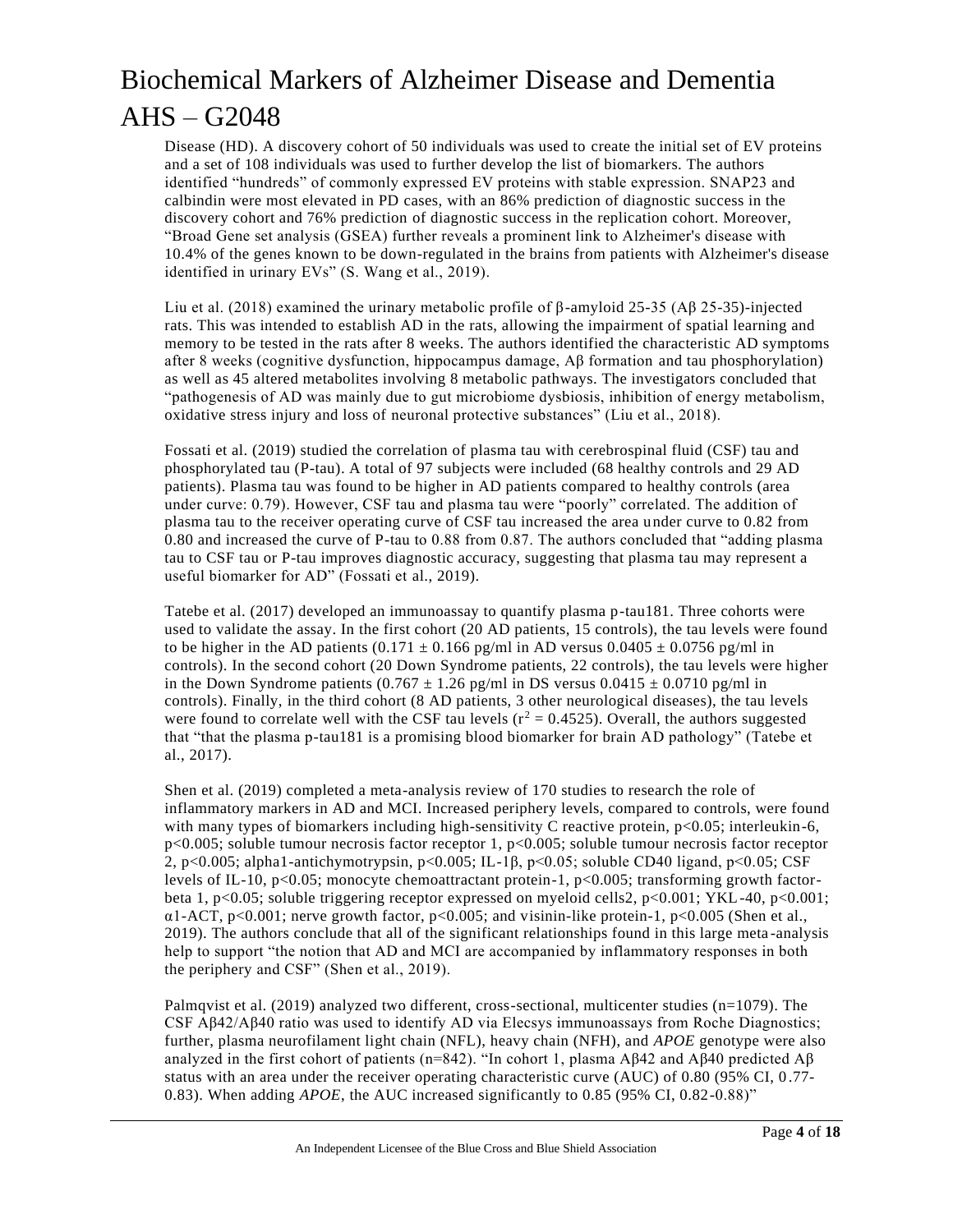(Palmqvist et al., 2019). Cohort 2 had similar results with a slightly higher AUC (0.86; 95% CI, 0.81-0.91). Cohort 2 had similar results with a slightly higher AUC (0.86; 95% CI, 0.81-0.91). The authors conclude by stating that "Plasma Aβ42 and Aβ40 measured using Elecsys immunoassays predict Aβ status in all stages of AD with similar accuracy in a validation cohort. Their accuracy can be further increased by analyzing *APOE* genotype" (Palmqvist et al., 2019).

Kim et al. (2020) studied the diagnostic utility of multiplexed sensing to detect multiple AD biomarkers (t-tau, p-tau181, Aβ42, and Aβ40) in human plasma using densely aligned carbon nanotubes (CNT). The CNT sensor assay exhibited superior sensitivity and precision, enabling the platform to accurately quantify AD biomarkers despite the hundreds of other agents in the blood plasma. The densely aligned CNT sensor array was  $10-10<sup>3</sup>$  times more sensitive than the commercially available sandwich-type or enzyme-linked immunosorbent assay. The authors conclude that "by measuring the levels of t-tau/ $A\beta42$ , p-tau181/ $A\beta42$ , and  $A\beta42/A\beta40$  in clinical blood samples, the sensor array successfully discriminates the clinically diagnosed AD patients from healthy controls with an average sensitivity of 90.0%, a selectivity of 90.0%, and an average accuracy of 88.6%" (Kim et al., 2020).

Simrén et al. (2021) studied the diagnostic and prognostic potential of plasma biomarkers in Alzheimer's disease. Various biomarkers, including phosphorylated-tau181 (P-tau181), neurofilament light, amyloid-β (Aβ42/40), total-tau and glial fibrillary acidic protein, were analyzed in 99 cognitively unimpaired (CU) patients, 107 mild cognitive impairment (MCI) patients, and 103 Alzheimer's disease (AD) patients. According to the results, P-tau181 significantly outperformed all biomarkers in differentiating AD dementia from CU. Higher P-tau181 value was associated with increased cognitive decline and gray matter loss in temporal regions. The authors conclude that "these findings highlight the potential value of plasma P-tau181 as a non-invasive and cost-effective diagnostic and prognostic biomarker in AD" (Simrén et al., 2021).

#### **III. State and Federal Regulations, as applicable**

A search of the FDA Devices database on 07/12/2021 for the terms "peptide," "Alzheimer," "tau," "synuclein," "chromogranin," "neuregulin," "chitinase," "carnosinase," "apoE," and "thread protein" yielded no results pertaining to testing for AD.

On February 15, 2018, the FDA released a statement concerning the advancement of the development of novel treatments for neurological conditions, including Alzheimer's disease. FDA Commissioner Scott Gottlieb, M.D., states, "Symptoms and progression of neurological diseases can also vary significantly across patients, and even within patients, and across organ systems. Some diseases, like Alzheimer's, may progress invisibly for years. Once clinical symptoms become apparent, significant function may already be lost. These issues can make drug development more challenging for companies and are deeply frustrating for patients and caregivers living with these serious and life-threatening conditions. The FDA recognizes the urgent need for new medical treatments for many serious conditions including neurological disorders such as muscular dystrophies, amyotrophic lateral sclerosis (ALS), Alzheimer's disease (AD), migraine and epilepsy. This requires us to become more nimble, collaborative and patient-focused. As part of our ongoing efforts to expand access to safe and effective treatment options across all disease areas and promote innovation, the FDA is modernizing multiple aspects of our drug regulatory programs – including how we communicate scientific and regulatory guidance for drug development (Gottlieb, 2018)." Concurrently, the FDA released a guidance for industry concerning AD for public comment for 90 days. Within the guidance, the FDA states, "FDA supports and endorses the use of diagnostic criteria that are based on a contemporary understanding of the pathophysiology and evaluation of AD… Important findings applicable to the categorization of AD along its continuum of progression include the presence of pathophysiological changes as measured by biomarkers, the presence or absence of detectable abnormalities on sensitive neuropsychological measures, and the presence or absence of functional impairment manifested as meaningful daily life impact the present with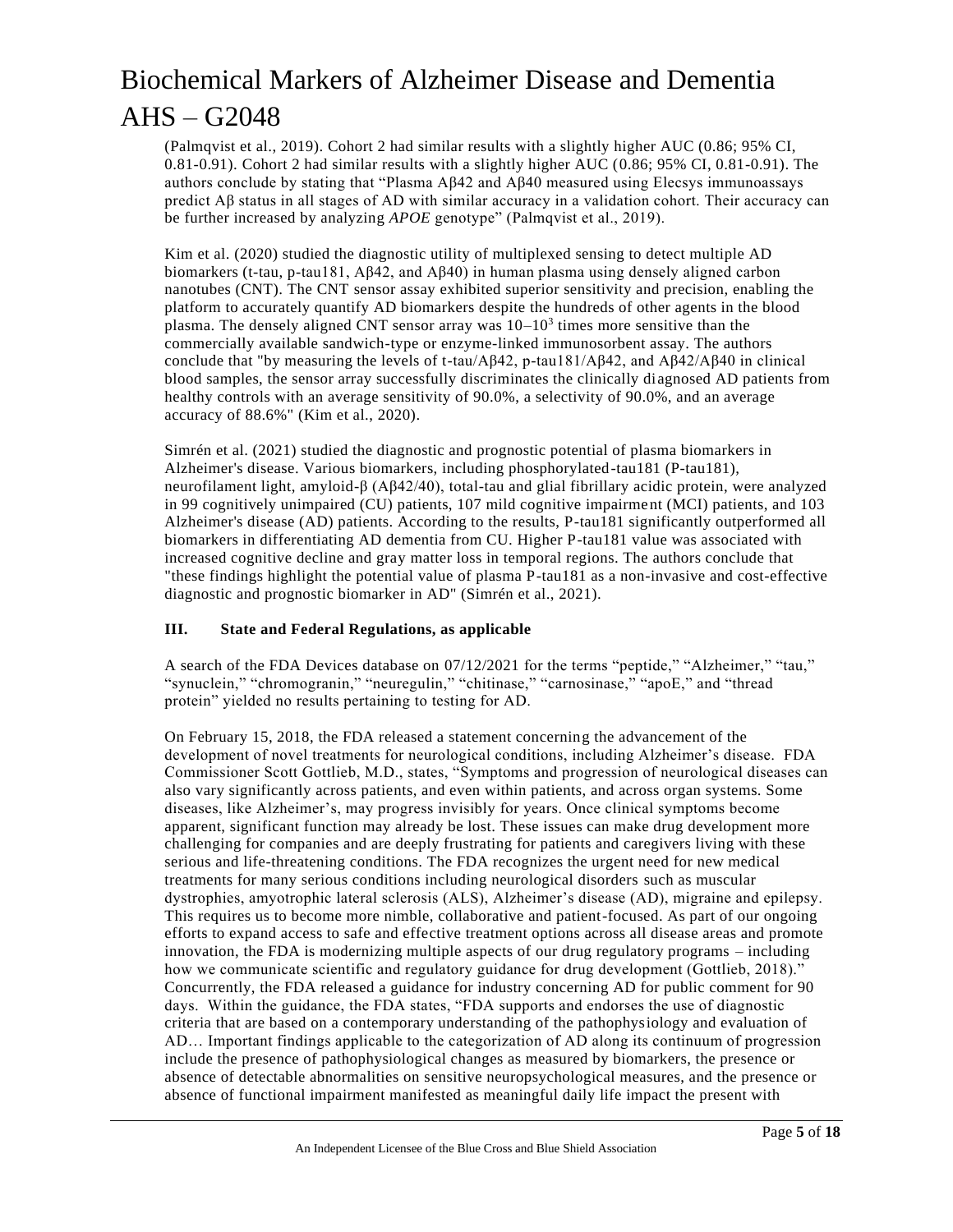subjective complaints or reliable observer reports (FDA, 2018)." The final draft of the guidance should be released in the future after the public comment period has concluded.

Many labs have developed specific tests that they must validate and perform in house. These laboratory-developed tests (LDTs) are regulated by the Centers for Medicare and Medicaid (CMS) as high-complexity tests under the Clinical Laboratory Improvement Amendments of 1988 (CLIA '88). As an LDT, the U. S. Food and Drug Administration has not approved or cleared this test; however, FDA clearance or approval is not currently required for clinical use.

#### **Related Policies**

Genetic Testing for Familial Alzheimer Disease AHS – M2038

*\*\*\*Note: This Medical Policy is complex and technical. For questions concerning the technical language and/or specific clinical indications for its use, please consult your physician.*

### **Policy**

**Measurement of biochemical markers of Alzheimers disease is not covered. BCBSNC will not reimburse for non-covered services or procedures.**

### **Benefits Application**

This medical policy relates only to the services or supplies described herein. Please refer to the Member's Benefit Booklet for availability of benefits. Member's benefits may vary according to benefit design; therefore member benefit language should be reviewed before applying the terms of this medical policy.

### **When Biochemical Markers of Alzheimers Disease are covered**

Not Applicable

### **When Biochemical Markers of Alzheimers Disease are not covered**

Reimbursement is not allowed for the measurement of cerebrospinal fluid biomarkers of Alzheimer disease, including but not limited to tau protein, amyloid beta peptides, α-synuclein, or neural thread proteins.

Reimbursement is not allowed for the measurement of plasma and/or serum biomarkers of Alzheimer disease, including but not limited to tau protein, amyloid beta peptides, neural thread proteins, ApoE, and ApoE4.

Reimbursement is not allowed for the measurement of urinary biomarkers of Alzheimer disease, including but not limited to neural thread proteins, amyloid beta peptides, and urinary extracellular vesicle analysis.

Reimbursement is not allowed for the use of multianalyte assays and/or algorithmic analysis and/or any other tests not mentioned above for prognosis, diagnosis and/or management of Alzheimer disease or dementia.

### **Policy Guidelines**

A. Guidelines and Recommendations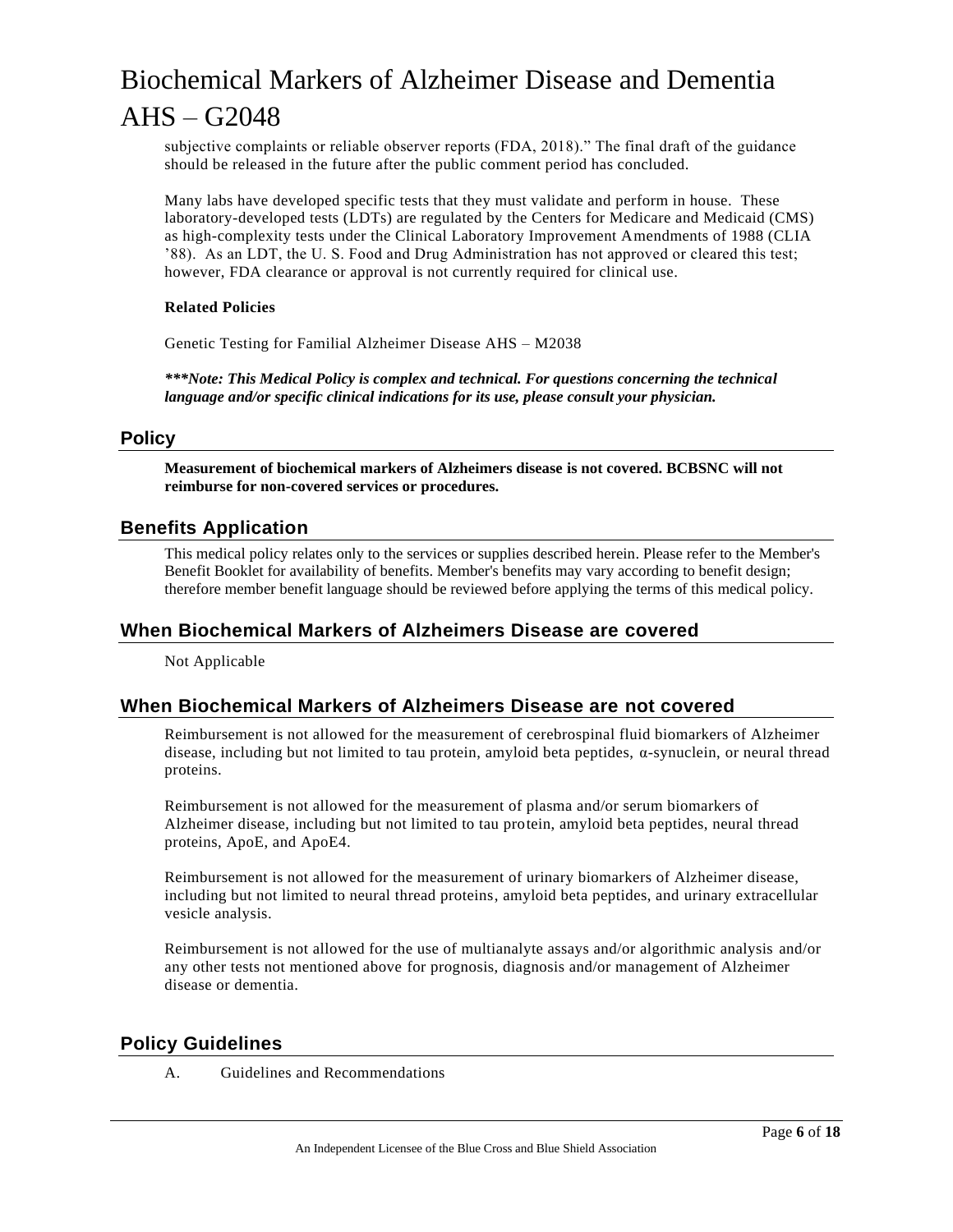#### **National Institute of Neurological and Communicative Disorders and Stroke (NINCDS) and the Alzheimer's Disease and Related Disorders Association (ADRDA) (McKhann et al., 2011)**

In 1984, the NINCDS and ADRDA developed clinical criteria for the diagnosis of AD. While evidence to date has used NINCDS/ADRDA's AD classification, in 2011, the National Institute on Aging and the Alzheimer's Association workgroup revised diagnostic criteria for diagnosis of dementia due to Alzheimer's disease (McKhann et al., 2011).

The biomarkers reviewed in this policy are included in a category among revisions to AD diagnostic criteria- "probable AD dementia with evidence of the AD pathophysiological process". However, the diagnostic criteria workgroup publication noted "we do not advocate the use of AD biomarker tests for routine diagnostic purposes at the present time. There are several reasons for this limitation: 1) the core clinical criteria provide very good diagnostic accuracy and utility in most patients; 2) more research needs to be done to ensure that criteria that include the use of biomarkers have been appropriately designed, 3) there is limited standardization of biomarkers from one locale to another, and 4) access to biomarkers is limited to varying degrees in community settings. Presently, the use of biomarkers to enhance certainty of AD pathophysiological process may be useful in three circumstances: investigational studies, clinical trials, and as optional clinical tools for use where available and when deemed appropriate by the clinician" (McKhann et al., 2011).

#### **Alzheimer's Association (Mattsson et al., 2011; Shaw et al., 2018)**

The Alzheimer's Association has initiated a quality control program for CSF markers, noting that "Measurements of CSF AD biomarkers show large between laboratory variability, likely caused by factors related to analytical procedures and the analytical kits. Standardization of laboratory procedures and efforts by kit vendors to increase kit performance might lower variability, and will likely increase the usefulness of CSF AD biomarkers" (Mattsson et al., 2011).

In 2013, the Alzheimer's Association published recommendations for operationalizing the detection of cognitive impairment in the primary care setting (Cordell et al., 2013). It stated that "the use of biomarkers (e.g., CSF tau and beta amyloid proteins, amyloid tracer positron emission tomography scans) was not considered as these measures are not currently approved or widely available for clinical use."

In 2018, a multidisciplinary group of the Alzheimer's Association published criteria for lumbar puncture and CSF testing in the diagnosis of AD The committee recommends CSF biomarker testing for six clinical indications deemed appropriate, as listed in the table below.

 Table 1: Clinical indications for appropriate use of LP and cerebrospinal fluid testing in the diagnosis of AD (Shaw et al., 2018)

| No. | Indication                                                                                                                                                                                                                                       | Ratings       |
|-----|--------------------------------------------------------------------------------------------------------------------------------------------------------------------------------------------------------------------------------------------------|---------------|
|     | Cognitively unimpaired and within normal range<br>functioning for age as established by objective testing; no<br>conditions suggesting high risk and no SCD [subjective<br>cognitive decline] or expressed concern about developing<br><b>AD</b> | Inappropriate |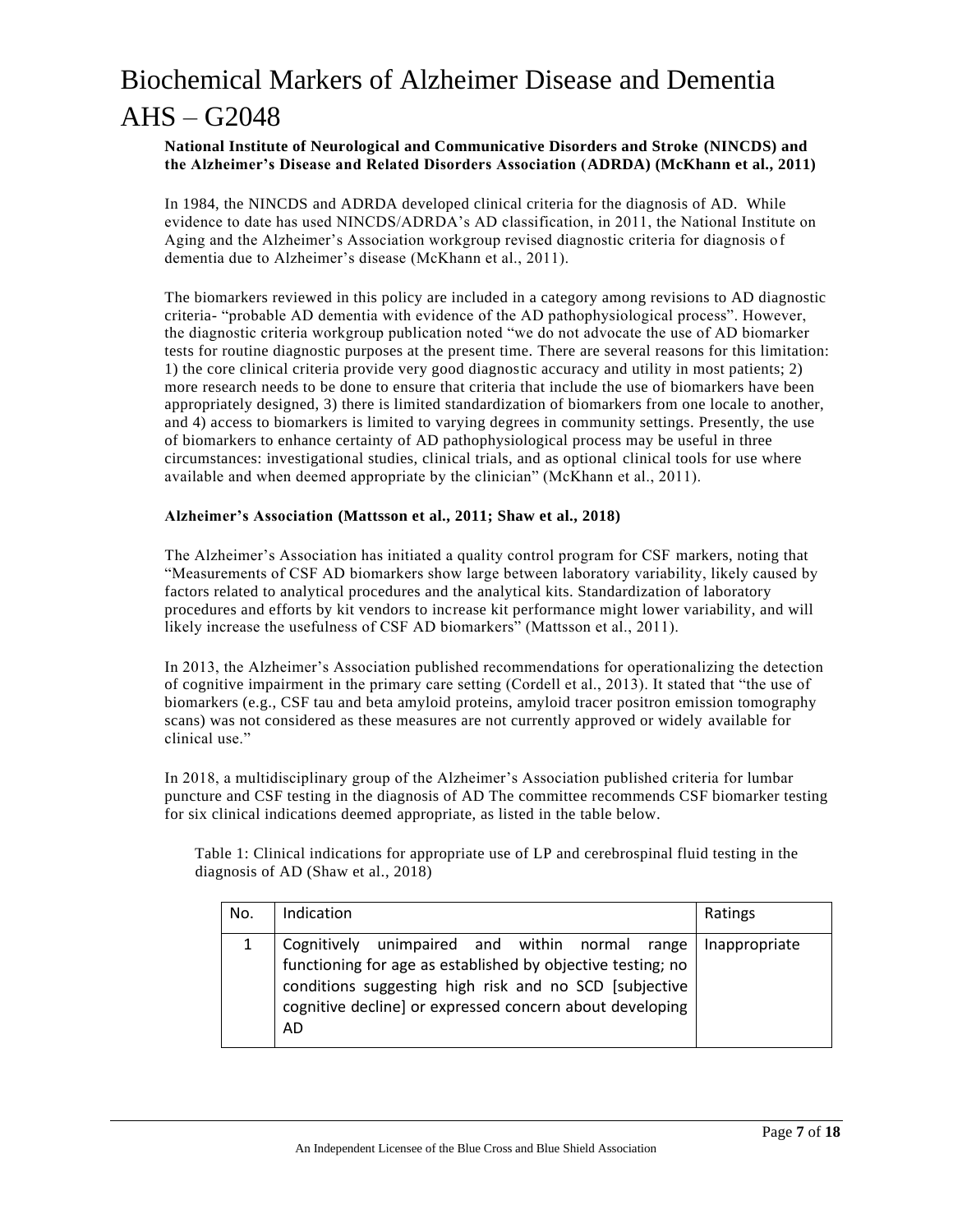| $\overline{2}$ | Cognitively unimpaired patient based on objective testing,<br>but considered by patient, family informant, and/or<br>clinician to be at risk for AD based on family history                                        | Inappropriate |
|----------------|--------------------------------------------------------------------------------------------------------------------------------------------------------------------------------------------------------------------|---------------|
| 3              | Patients with SCD (cognitively unimpaired based on<br>objective testing) who are considered to be at increased<br>risk for AD                                                                                      | Appropriate   |
| 4              | Patients with SCD (cognitively unimpaired based on<br>objective testing) who are not considered to be at<br>increased risk for AD                                                                                  | Inappropriate |
| 5              | MCI that is persistent, progressing, and unexplained                                                                                                                                                               | Appropriate   |
| 6              | Patients with symptoms that suggest possible AD                                                                                                                                                                    | Appropriate   |
| $\overline{7}$ | MCI or dementia with an onset at an early age (<65)                                                                                                                                                                | Appropriate   |
| 8              | Meeting core clinical criteria for probable AD with typical<br>age of onset                                                                                                                                        | Appropriate   |
| 9              | Symptoms of REM sleep behavior disorder                                                                                                                                                                            | Inappropriate |
| 10             | Patients whose dominant symptom is a change in behavior<br>(e.g., Capgras Syndrome, paranoid delusions, unexplained<br>delirium, combative symptoms, and depression) and<br>where AD diagnosis is being considered | Appropriate   |
| 11             | Use to determine disease severity in patients having<br>already received a diagnosis of AD                                                                                                                         | Inappropriate |
| 12             | Individuals who are apolipoprotein E (APOE) $\epsilon$ 4 carriers<br>with no cognitive impairment                                                                                                                  | Inappropriate |
| 13             | Use of LP in lieu of genotyping for suspected ADAD<br>mutation carriers                                                                                                                                            | Inappropriate |
| 14             | ADAD mutation carriers, with or without symptoms                                                                                                                                                                   | Inappropriate |

Abbreviations: AD, Alzheimer's disease; LP, lumbar puncture; REM, rapid eye movement; SCD, subjective cognitive decline; ADAD, autosomal dominant Alzheimer's disease; MCI, mild cognitive impairment.

The workgroup has also identified several gray areas where more research is needed. The authors note that "One question that will need further data is whether measuring a ratio of CSF Aβ42/40 yields better diagnostic performance than measuring Aβ42 alone. Another question is how to characterize neurodegeneration using CSF biomarkers, and whether neurodegeneration in the absence of positive amyloid biomarkers predicts progression in persons with MCI" (Shaw et al., 2018). Further, the authors also state that "much more work is needed to document the potential impact of CSF AD biomarker testing on clinical outcomes in patients across the spectrum of AD" (Shaw et al., 2018).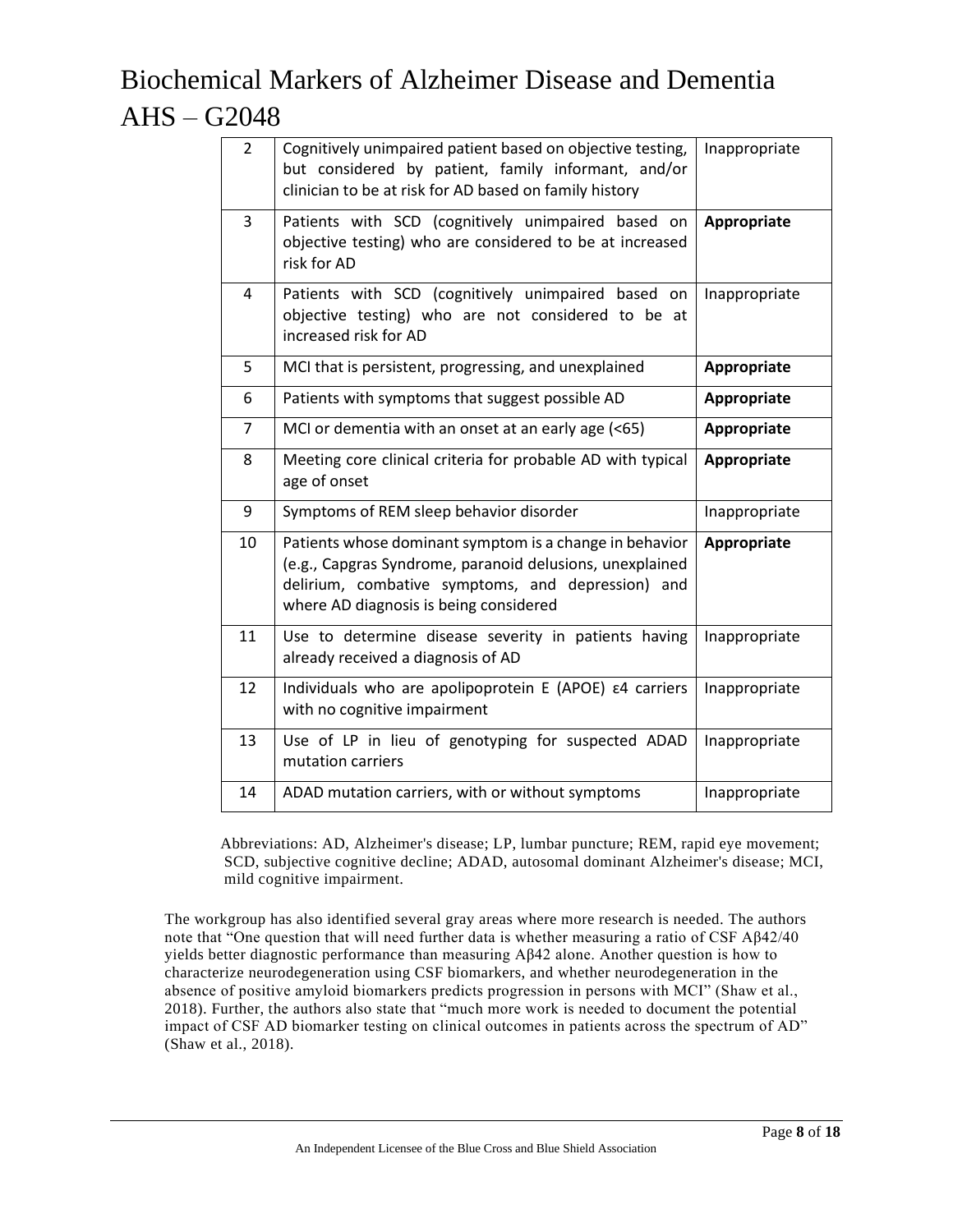#### **Expert Working Group for the EU Joint Program—Neurodegenerative Disease Research (JPND) BIOMARKAPD Program (Herukka et al., 2017; Simonsen et al., 2017)**

An expert working group, comprised of 28 international members, was convened to develop recommendations for CSF AD biomarkers in the diagnostic evaluation of dementia. "The working group recommended using the CSF biomarkers in MCI as an add‐on to clinical evaluation alone for predicting functional decline or progression to AD dementia and, based on the available evidence, the recommendation was strong. However, in comparison with the outcome of using hippocampal atrophy as a biomarker, the working group issued a weak recommendation to incorporate CSF biomarkers in the diagnostic workup compared with hippocampal atrophy. Because of insufficient evidence, the working group could not recommend CSF biomarkers as an alternative to FDG‐PET or amyloid‐PET in predicting future decline or conversion. The working group recommended using CSF biomarkers to inform future disease management, but the strength of this recommendation was weak because of the small amount of evidence (Simonsen et al., 2017)."

Six clinical questions were asked by Simonsen et al. (2017):

- 1. "In patients with MCI, will CSF biomarkers (alone or in combination) compared with (A) clinical measures alone and/or (B) other imaging biomarkers identify or exclude AD as the cause of MCI?"
	- a. Final recommendation: N/A
- 2. "In patients with MCI, will CSF biomarkers (alone or in combination) compared with (A) clinical measures alone and/or (B) other imaging biomarkers predict conversion to AD dementia within 3 years?"
	- a. Final recommendation: Yes, strong
- 3. "In patients with MCI, will CSF biomarkers (alone or in combination) compared with (A) clinical measures alone and/or (B) other imaging biomarkers predict functional or cognitive decline?"
	- a. Final recommendation: Yes, strong
- 4. "In patients with MCI, will CSF biomarkers (alone or in combination) compared with (A) clinical measures alone and/or (B) other imaging biomarkers change disease management?"
	- a. Yes, weak
- 5. "In patients with MCI, will CSF biomarkers (alone or in combination) compared with (A) clinical measures alone and/or (B) other imaging biomarkers improve patient well‐being?"
	- a. Yes, weak
- 6. "In patients with MCI, will CSF biomarkers (alone or in combination) compared with (A) clinical measures alone and/or (B) other imaging biomarkers reduce health care costs?"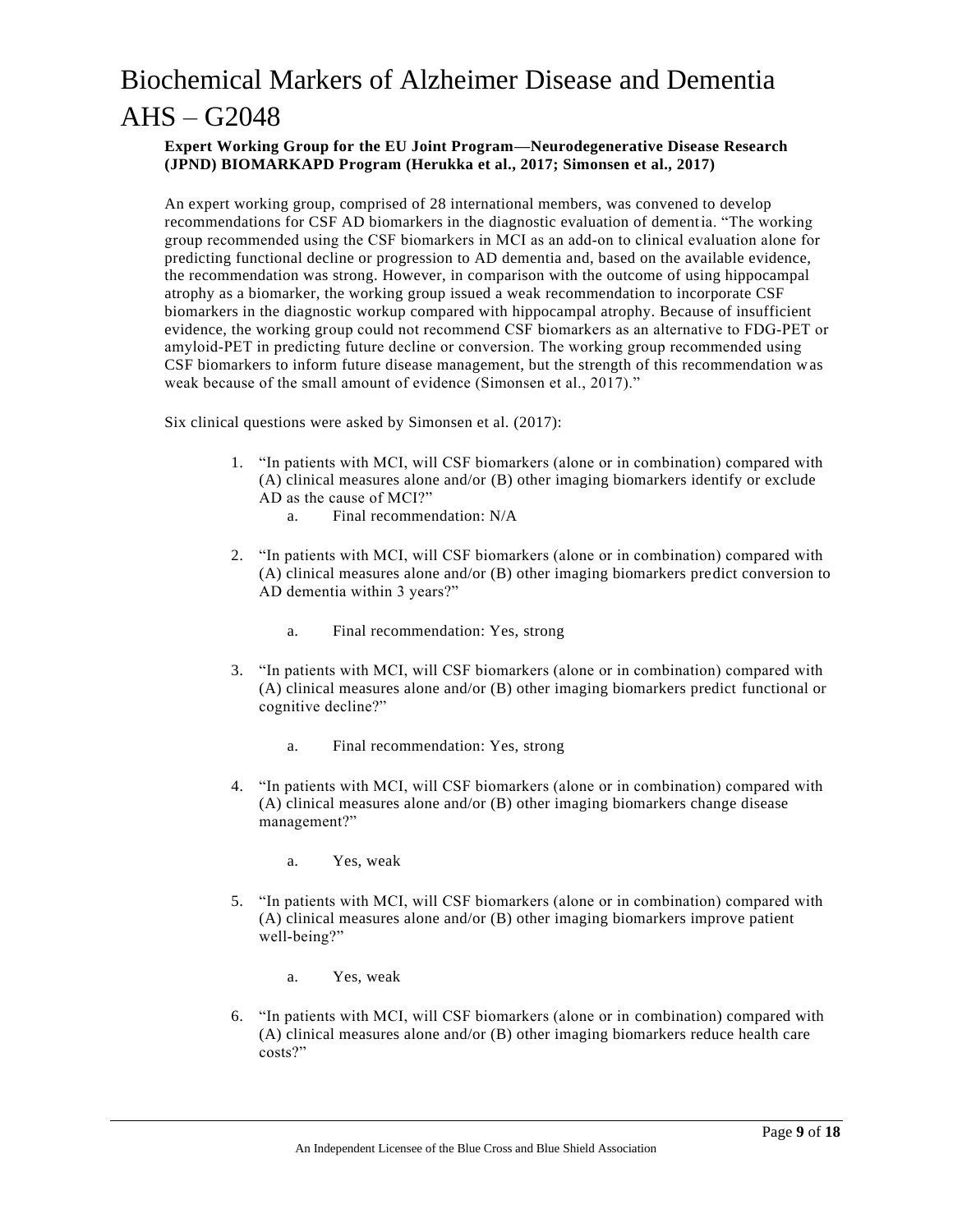#### a. No, weak

Additional recommendations were made by Herukka et al. (2017) for CSF AD biomarkers in the diagnostic evaluation of mild cognitive impairment. The same six clinical questions were asked as above by Herukka et al. (2017):

- 1. "In patients with MCI, will CSF biomarkers (alone or in combination) compared with (A) clinical measures alone and/or (B) other imaging biomarkers identify or exclude AD as the cause of MCI?"
	- a. Final recommendation: N/A
- 2. "In patients with MCI, will CSF biomarkers (alone or in combination) compared with (A) clinical measures alone and/or (B) other imaging biomarkers predict conversion to AD dementia within 3 years?"
	- a. Final recommendation: Yes, strong
- 3. "In patients with MCI, will CSF biomarkers (alone or in combination) compared with (A) clinical measures alone and/or (B) other imaging biomarkers predict functional or cognitive decline?"
	- a. Final recommendation: Yes, strong
- 4. "In patients with MCI, will CSF biomarkers (alone or in combination) compared with (A) clinical measures alone and/or (B) other imaging biomarkers change disease management?"
	- a. Yes, weak
- 5. "In patients with MCI, will CSF biomarkers (alone or in combination) compared with (A) clinical measures alone and/or (B) other imaging biomarkers improve patient well-being?"
	- a. Yes, weak
- 6. "In patients with MCI, will CSF biomarkers (alone or in combination) compared with (A) clinical measures alone and/or (B) other imaging biomarkers reduce health care costs?"
	- a. No, weak

#### **National Institute on Aging (NIA, NIH) and Alzheimer's Association (Albert et al., 2011; Jack et al., 2018)**

In 2011, the National Institute on Aging and Alzheimer's Association workgroups published guidelines for the diagnosis of AD. The authors also note that "Two fundamental issues about individuals with MCI may be answered by the use of biomarkers: (1) To establish support for the underlying etiology of the clinical syndrome in an individual with MCI, which will have major importance for choosing the correct therapy, when effective treatments are available. (2) To determine the likelihood of cognitive and functional progression for an individual MCI patient to a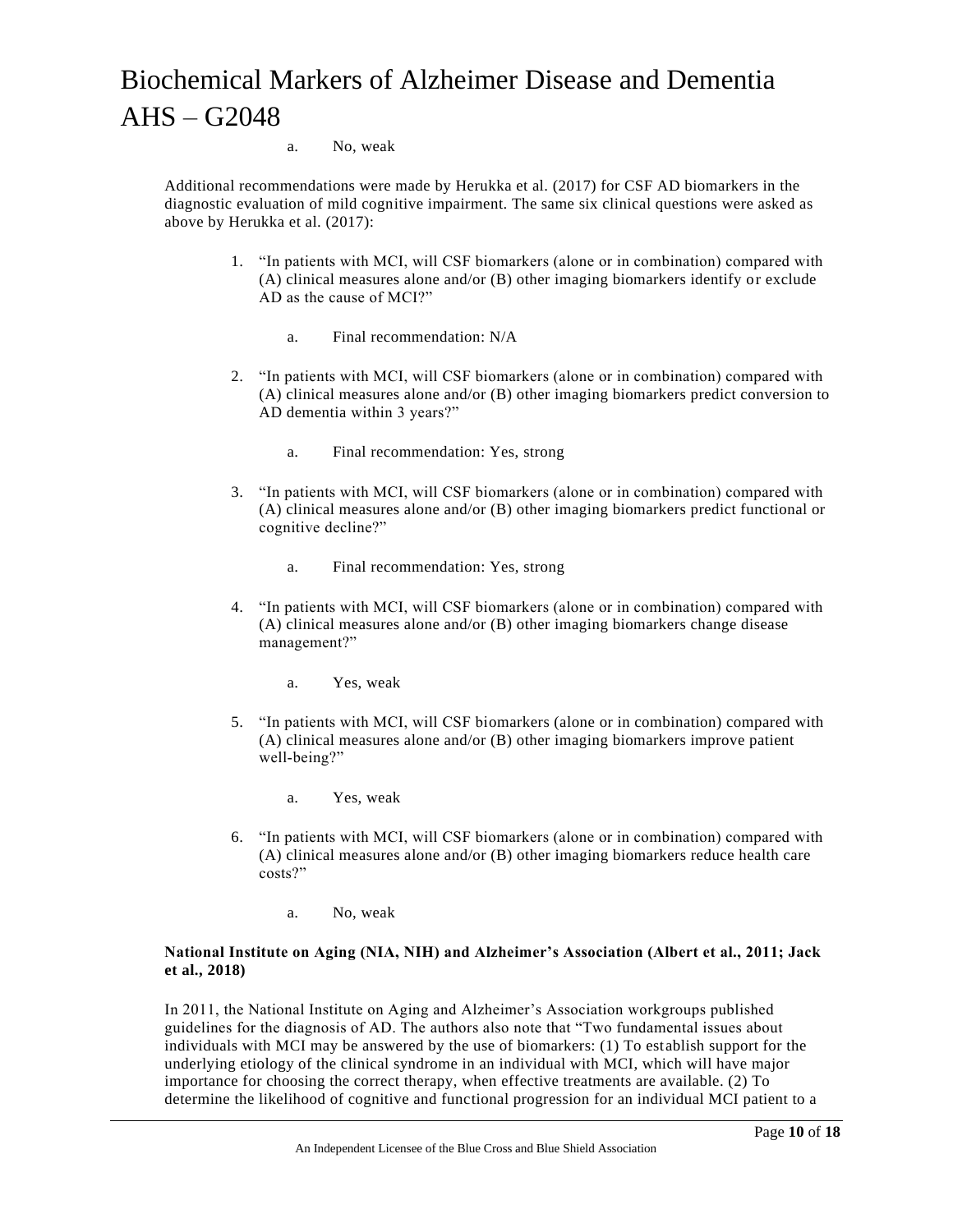more severe stage of MCI or to dementia, and the likelihood that this progression will occur within a defined period (Albert et al., 2011)." The authors also note that "in these recommendations, CSF tau is considered to be a strong marker of the neuronal injury associated with AD. However, the two biomarkers in combination are extremely informative. Together with low CSF Aβ42, elevated CSF tau provides a high likelihood of progression to AD in patients with MCI; however, because many biochemical events may be associated with AD, the authors confirm that "Additional work in this area is needed to know how useful these markers will be" (Albert et al., 2011).

In 2018, guidelines were published by the National Institute on Aging and Alzheimer's Association for the preclinical, mild cognitive impairment, and dementia stages of AD, and are intended for use in observational and interventional research, not routine clinical care. These guidelines state that "there is now a growing consensus that application of biomarkers should be harmonized conceptually across the disease continuum and that biomarkers of neurodegeneration are not equivalent to those reflecting amyloid and pathologic tau accumulation" (Jack et al., 2018). Further, regarding the guidelines noted above from 2011, the authors state that "Studies published since 2011 have reinforced the idea that certain imaging and CSF biomarkers are valid proxies for neuropathologic changes of AD…. additional research has highlighted the fact that measures of neurodegeneration or neuronal injury that are commonly used in AD research—magnetic resonance imaging (MRI), fluoro-deoxyglucose (FDG) PET, and CSF total tau (T-tau)—are not specific for AD but rather are nonspecific indicators of damage that may derive from a variety of etiologies, for example, cerebrovascular injury (Jack et al., 2018)." The authors also state that the "data firmly establish that more advanced disease defined by biomarkers predicts greater likelihood of and more rapid cognitive decline. Thus, a solid evidence base exists proving that combinations of biomarker abnormalities are useful for staging the Alzheimer's continuum" (Jack et al., 2018).

#### **Global Biomarker Standardization Consortium (GBSC) (GBSC, 2019)**

The GBSC of the Alzheimer's Association has noted that before biomarkers can be used in clinical practice, they "must be standardized and validated on a global scale" (GBSC, 2019).

#### **American Academy of Neurology (AAN) (Petersen et al., 2018)**

This guideline was issued as an update to the 2001 AAN guideline on mild cognitive impairment (MCI) and endorsed by the Alzheimer's Association. The panel determined that the field of biomarkers is rapidly evolving. And, according to the panel, there are no biomarkers that could clearly predict progression in patients with MCI. They have provided the following recommendations:

Recommendation A7a

"For patients and families asking about biomarkers in MCI, clinicians should counsel that there are no accepted biomarkers available at this time (Level B)".

Recommendation A7b

"For interested patients, clinicians may discuss the option of biomarker research or refer patients or both, if feasible, to centers or organizations that can connect patients to this research (e.g., subspecialty centers, Trial Match, ClinicalTrials.gov) (Level C)".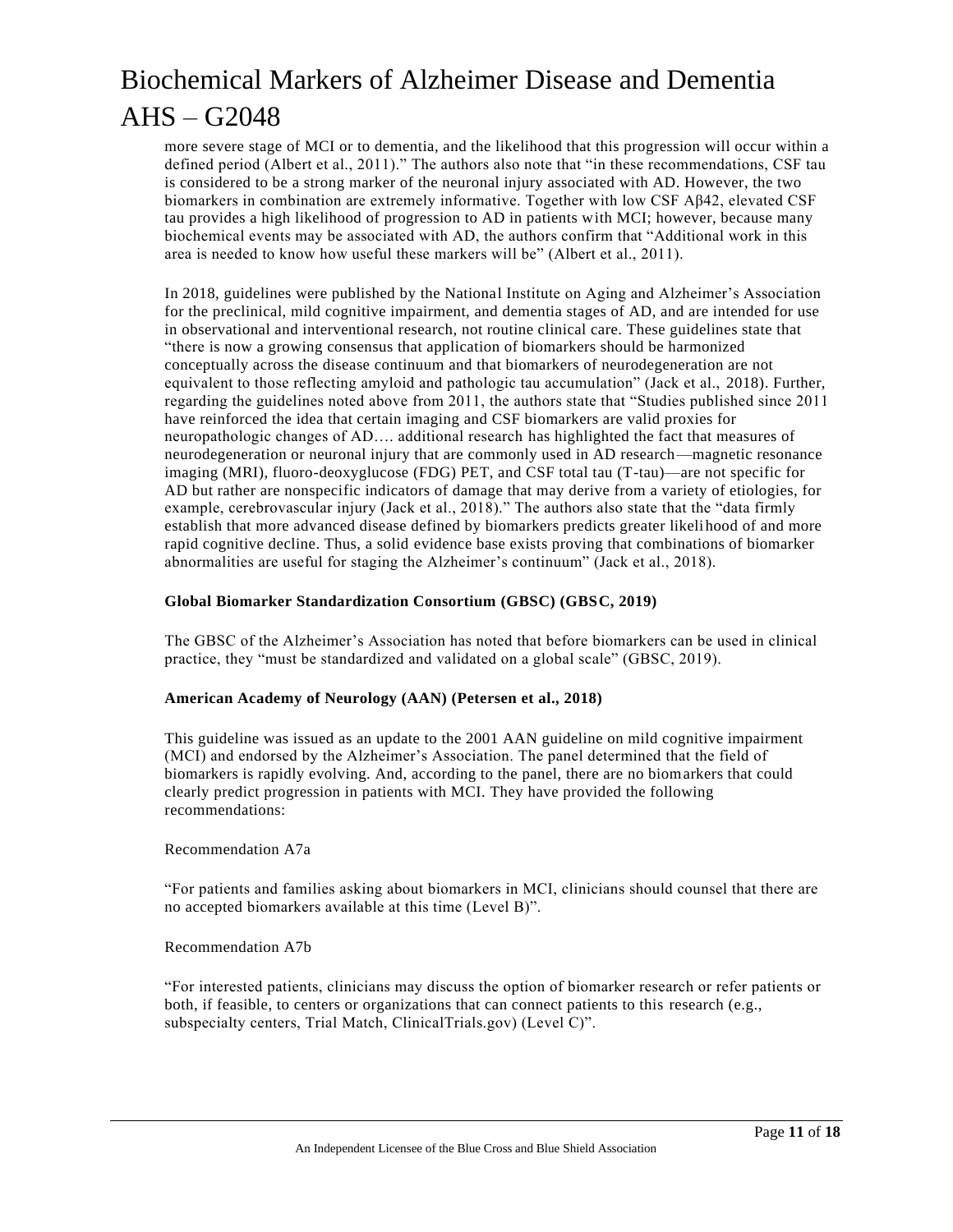In 2001, the Quality Standards Committee of the American Academy of Neurology issued a "Practice parameter: Diagnosis of dementia (an evidence-based review)". Relevant statements to the current policy include the following:

"...no laboratory tests have yet emerged that are appropriate or routine use in the clinical evaluation of patients with suspected AD. Several promising avenues genotyping, imaging and biomarkers are being pursued, but proof that a laboratory test has value is arduous. Ultimately, the putative diagnostic test must be administered to a representative sample of patients with dementia who eventually have pathologic confirmation of their diagnoses. A valuable test will be one that increases diagnostic accuracy over and above a competent clinical diagnosis."

"There are no CSF or other biomarkers recommended for routine use in determining the diagnosis of AD at this time." (Knopman et al., 2001)

#### **Dementia with Lewy Bodies (DLB) Consortium (McKeith et al., 2017)**

The DLB Consortium published a consensus report on the diagnosis and management of dementia with Lewy bodies, which are characteristic of Alzheimer's Disease and other neurological conditions. The Consortium states that "direct biomarker evidence of LB-related pathology is not yet available for clinical diagnosis" (McKeith et al., 2017).

#### **Consensus of the Task Force on Biological Markers in Psychiatry of the World Federation of Societies of Biological Psychiatry (Lewczuk et al., 2018)**

The Federation published an update on cerebrospinal fluid (CSF) and blood biomarkers for neurodegenerative dementias. The Federation considers blood-based biomarkers to "offer an ideal complementary step to advanced CSF and neuroimaging biomarkers and can serve as the first-step in a multi-stage process", although these biomarkers still require validation and "a great deal of additional work" (Lewczuk et al., 2018).

### **International Working Group (IWG) (Dubois et al., 2014)**

In 2014, Dubois et al. (2014)published a position paper which presents a new diagnostic algorithm for AD which states: "A $\beta$ 1–42 and tau (T-tau or P-tau) should be used in combination, and the CSF AD signature, which combines low  $A\beta1$  and high T-tau or P-tau concentrations, significantly increases the accuracy of AD diagnosis even at a prodromal stage. This combination reaches a sensitivity of 90–95% and a specificity of about 90% in AD. CSF biomarkers cannot be used as standalone tests and should be interpreted in a larger clinical context with confounding factors taken into account. An important concern is the large variability in CSF measures between laboratories and across techniques, and the lack of agreement on cutoff thresholds. These variations have made direct comparison of study results difficult. Several programmes of standardisation, including the Alzheimer's Association Quality Control programme for CSF biomarkers, initiatives within the Joint Program for Neurodegenerative Diseases, and the Global Biomarker Standardisation Consortium, and by industry, will minimise between-laboratory variations in the future and allow identification of uniform cutoff levels."

The IWG describes specific biochemical evidence in their definitions of AD:

"In-vivo evidence of Alzheimer's pathology (one of the following)

- Decreased  $A\beta1-42$  together with increased T-tau or P-tau in CSF
- Increased tracer retention on amyloid PET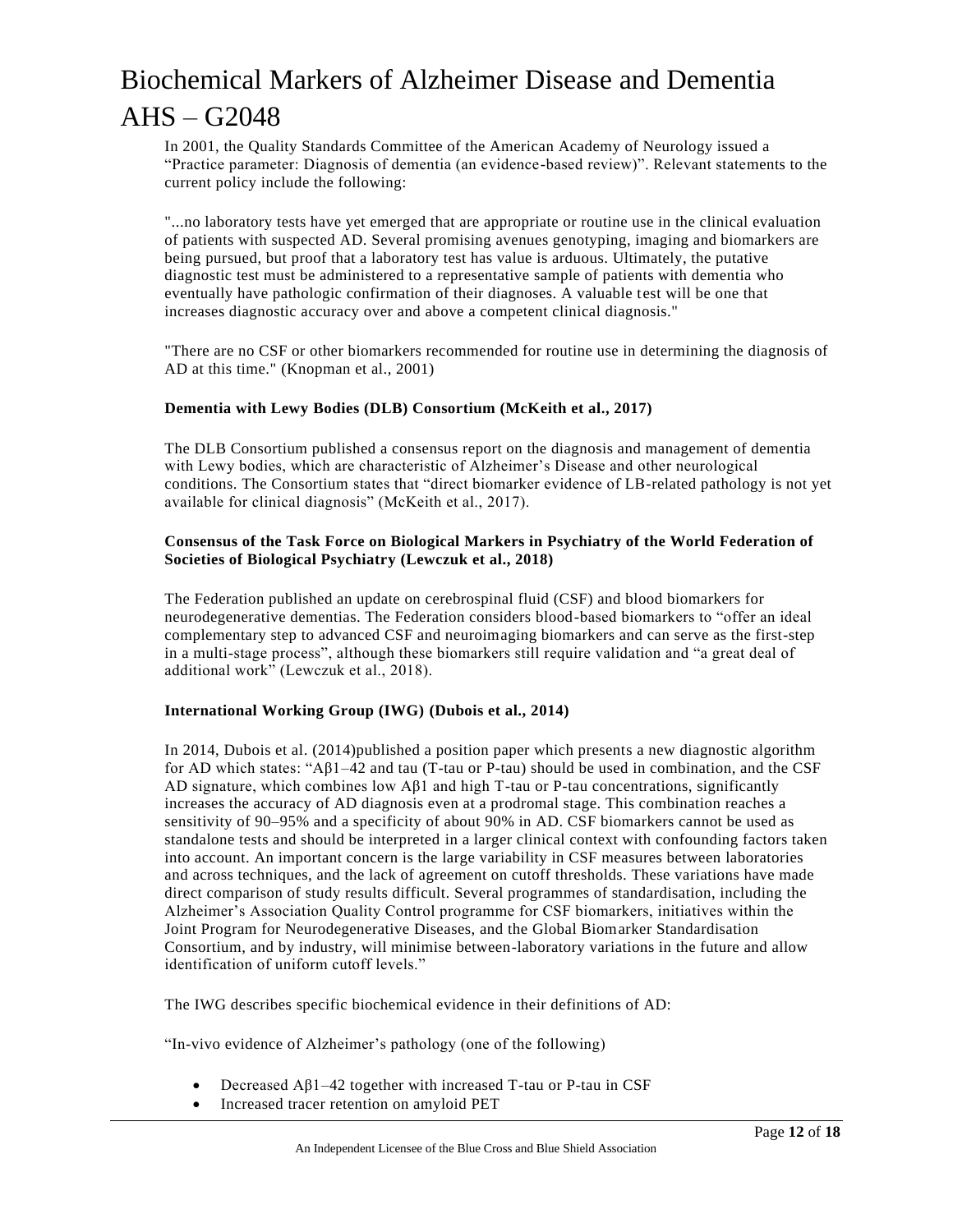• AD autosomal dominant mutation present (in PSEN1, PSEN2, or APP)"

### **United States Preventive Services Task Force (USPSTF) (Owens et al., 2020)**

In 2020, the USPSTF published a recommendations stating that "current evidence is insufficient to assess the balance of benefits and harms of screening for cognitive impairment in older adults" (Owens et al., 2020).

#### **European Federation of Neurological Societies (EFNS) (Hort et al., 2010; Sorbi et al., 2012)**

The EFNS published updated guidelines in 2012 for the diagnosis and management of disorders associated with dementia. These guidelines state that "Routine CSF analysis may help to rule out or rule in certain infectious causes (Good Practice Point). CSF abeta 1‐42/tau/p‐tau assessment helps to differentiate AD (Level B). Assessment of CSF total tau and 14‐3‐3 protein is recommended in rapidly progressive dementia when sCJD is suspected (Good Practice Point)" (Sorbi et al., 2012).

### **Billing/Coding/Physician Documentation Information**

This policy may apply to the following codes. Inclusion of a code in this section does not guarantee that it will be reimbursed. For further information on reimbursement guidelines, please see Administrative Policies on the Blue Cross Blue Shield of North Carolina web site at www.bcbsnc.com. They are listed in the Category Search on the Medical Policy search page.

*Applicable codes: 0206U, 0207U, 81099, 83520, 86849*

BCBSNC may request medical records for determination of medical necessity. When medical records are requested, letters of support and/or explanation are often useful, but are not sufficient documentation unless all specific information needed to make a medical necessity determination is included.

### **Scientific Background and Reference Sources**

Albert, M. S., DeKosky, S. T., Dickson, D., Dubois, B., Feldman, H. H., Fox, N. C., . . . Phelps, C. H. (2011). The diagnosis of mild cognitive impairment due to Alzheimer's disease: recommendations from the National Institute on Aging-Alzheimer's Association workgroups on diagnostic guidelines for Alzheimer's disease. Alzheimers Dement, 7(3), 270-279. doi:10.1016/j.jalz.2011.03.008

Arranz, A. M., & De Strooper, B. (2019). The role of astroglia in Alzheimer's disease: pathophysiology and clinical implications. Lancet Neurol, 18(4), 406-414. doi:10.1016/s1474- 4422(18)30490-3

Bennett, D. A., Wilson, R. S., Schneider, J. A., Evans, D. A., Beckett, L. A., Aggarwal, N. T., ... Bach, J. (2002). Natural history of mild cognitive impairment in older persons. Neuro logy, 59(2), 198-205. Retrieved from http://dx.doi.org/

Blennow, K., Zetterberg, H., & Fagan, A. M. (2012). Fluid biomarkers in Alzheimer disease. Cold Spring Harb Perspect Med, 2(9), a006221. doi:10.1101/cshperspect.a006221

C2N. (2019a). C2N Diagnostics Receives Breakthrough Device Designation from U.S. FDA for Blood Test to Screen for Alzheimer's Disease Risk. Retrieved from https://www.c2ndiagnostics.com/press/press/2019/1/24/c2n-diagnostics-receives-breakthroughdevice-designation-from-us-fda-for-blood-test-to-screen-for-alzheimers-disease-risk

C2N. (2019b). Our Products. Retrieved from https://www.c2ndiagnostics.com/products/home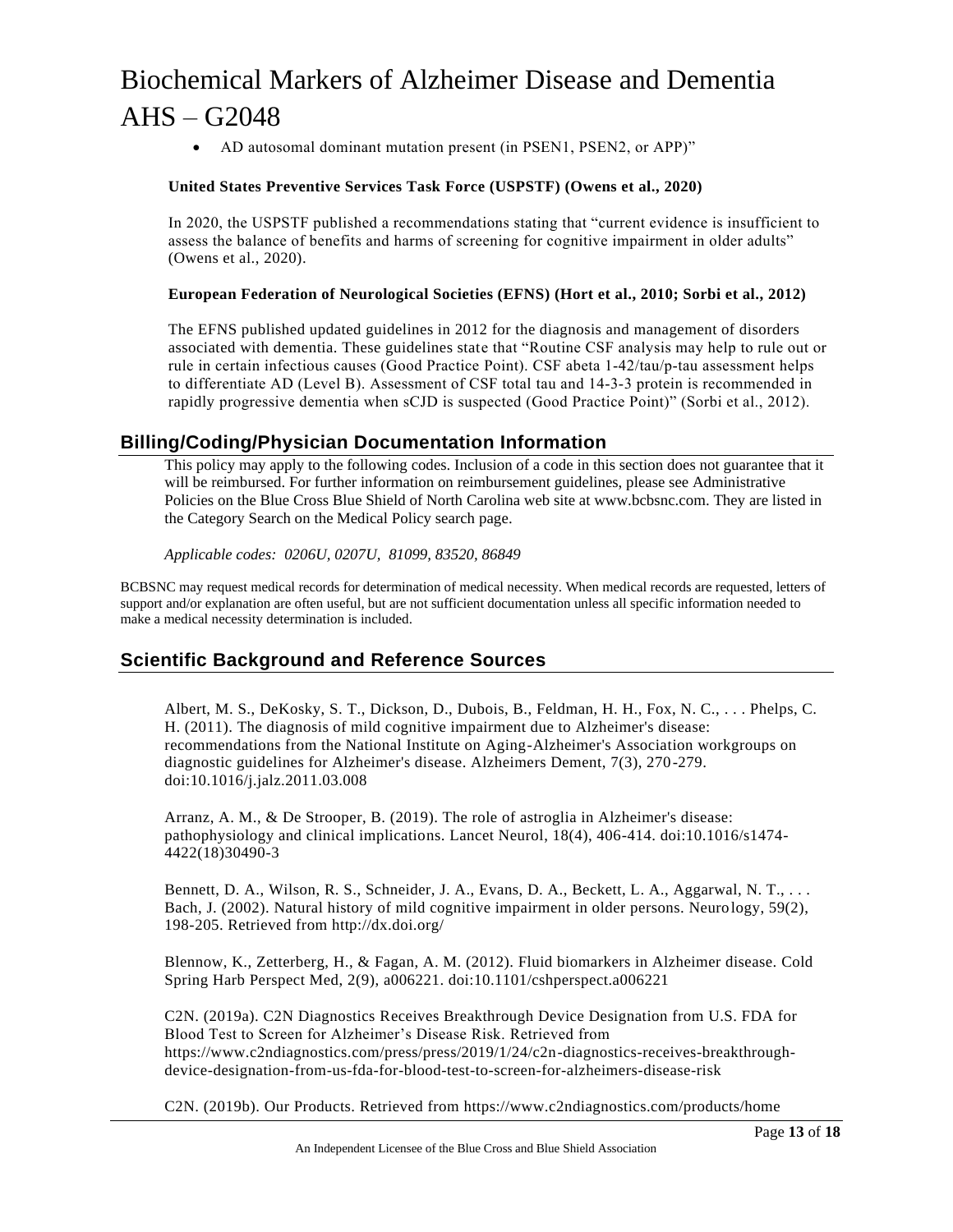Cordell, C. B., Borson, S., Boustani, M., Chodosh, J., Reuben, D., Verghese, J., . . . Fried, L. B. (2013). Alzheimer's Association recommendations for operationalizing the detection of cognitive impairment during the Medicare Annual Wellness Visit in a primary care setting. Alzheimers Dement, 9(2), 141-150. doi:10.1016/j.jalz.2012.09.011

Dage, J. L., Wennberg, A. M. V., Airey, D. C., Hagen, C. E., Knopman, D. S., Machulda, M. M., .. . Mielke, M. M. (2016). Levels of tau protein in plasma are associated with neurodegeneration and cognitive function in a population-based elderly cohort. Alzheimers Dement, 12(12), 1226-1234. doi:10.1016/j.jalz.2016.06.001

Dubois, B., Feldman, H. H., Jacova, C., Hampel, H., Molinuevo, J. L., Blennow, K., . . . Cummings, J. L. (2014). Advancing research diagnostic criteria for Alzheimer's disease: the IWG-2 criteria. Lancet Neurol, 13(6), 614-629. doi:10.1016/s1474-4422(14)70090-0

Farrer, L. A., Cupples, L. A., Haines, J. L., Hyman, B., Kukull, W. A., Mayeux, R., . . . van Duijn, C. M. (1997). Effects of age, sex, and ethnicity on the association between apolipoprotein E genotype and Alzheimer disease. A meta-analysis. APOE and Alzheimer Disease Meta Analysis Consortium. Jama, 278(16), 1349-1356. Retrieved from http://dx.doi.org/

FDA. (2018, 01/29/2018). Early Alzheimer's Disease: Developing Drugs for Treatment. Guidance for Industry. Retrieved from https://www.fda.gov/downloads/Drugs/GuidanceComplianceRegulatoryInformation/Guidances/UC M596728.pdf

Fossati, S., Ramos Cejudo, J., Debure, L., Pirraglia, E., Sone, J. Y., Li, Y., . . . de Leon, M. J. (2019). Plasma tau complements CSF tau and P-tau in the diagnosis of Alzheimer's disease. Alzheimers Dement (Amst), 11, 483-492. doi:10.1016/j.dadm.2019.05.001

François, M., Bull, C. F., Fenech, M. F., & Leifert, W. R. (2019). Current State of Saliva Biomarkers for Aging and Alzheimer's Disease. Curr Alzheimer Res, 16(1), 56-66. doi:10.2174/1567205015666181022094924

Frigerio, C. S., & Strooper, B. D. (2016). Alzheimer's Disease Mechanisms and Emerging Roads to Novel Therapeutics. http://dx.doi.org/10.1146/annurev-neuro-070815-014015. doi:10.1146/annurevneuro-070815-014015

Gatz, M., Reynolds, C. A., Fratiglioni, L., Johansson, B., Mortimer, J. A., Berg, S., . . . Pedersen, N. L. (2006). Role of genes and environments for explaining Alzheimer disease. Arch Gen Psychiatry, 63(2), 168-174. doi:10.1001/archpsyc.63.2.168

GBSC. (2019). Biomarker Consortium. Retrieved from https://www.alz.org/research/for\_researchers/partnerships/biomarker\_consortium

Goldman, J. S., Hahn, S. E., Catania, J. W., LaRusse-Eckert, S., Butson, M. B., Rumbaugh, M., . . . Bird, T. (2011). Genetic counseling and testing for Alzheimer disease: Joint practice guidelines of the American College of Medical Genetics and the National Society of Genetic Counselors. Genet Med, 13(6), 597-605. doi:10.1097/GIM.0b013e31821d69b8

Gottlieb, S. (2018, 02/15/2018). Statement from FDA Commissioner Scott Gottlieb, M.D. on advancing the development of novel treatments for neurological conditions; part of broader e ffort on modernizing FDA's new drug review programs. FDA Statement. Retrieved from https://www.fda.gov/NewsEvents/Newsroom/PressAnnouncements/ucm596897.htm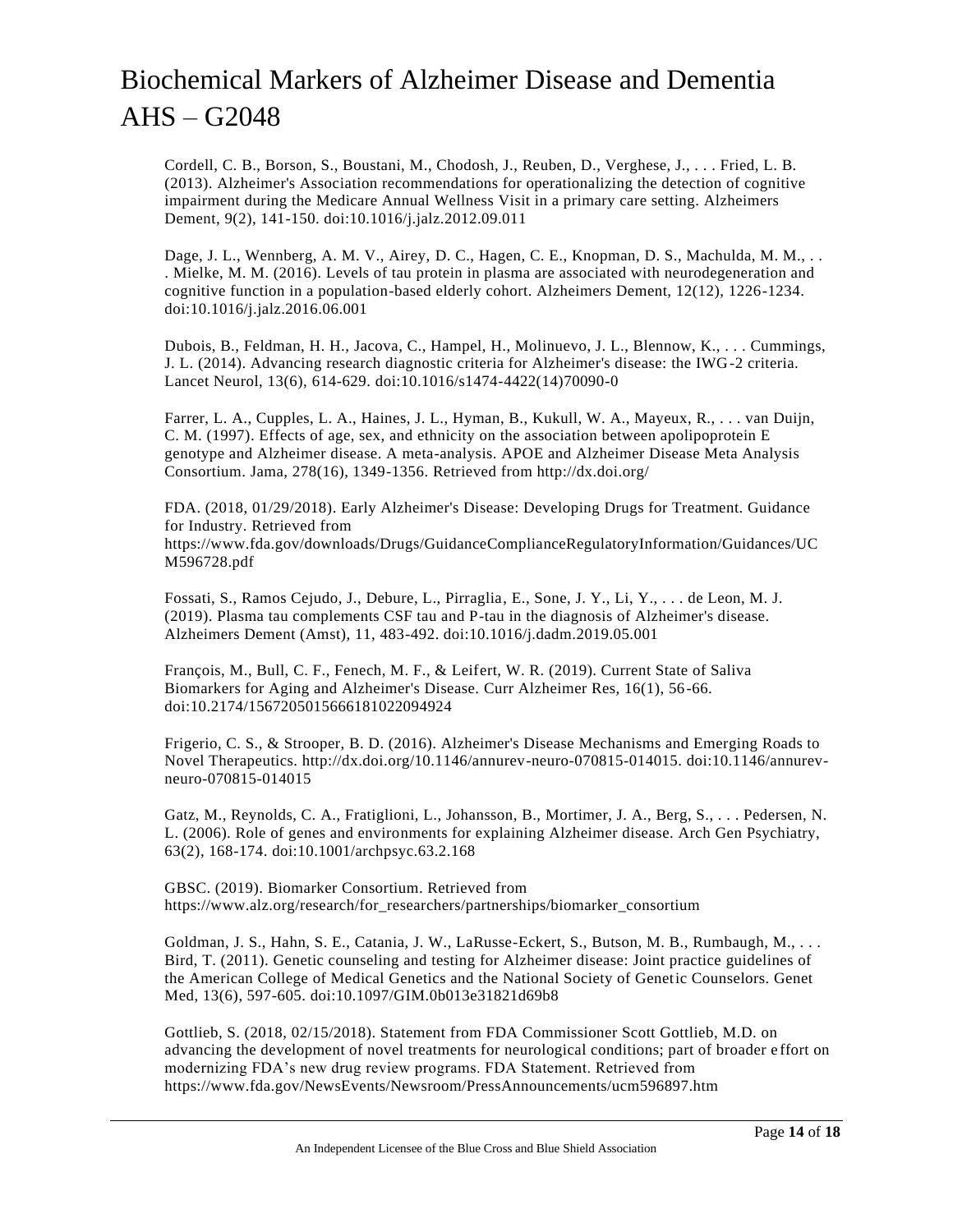Hansson, O., Lehmann, S., Otto, M., Zetterberg, H., & Lewczuk, P. (2019). Advantages and disadvantages of the use of the CSF Amyloid  $\beta$  (A $\beta$ ) 42/40 ratio in the diagnosis of Alzheimer's Disease. Alzheimers Res Ther, 11(1), 34. doi:10.1186/s13195-019-0485-0

Herukka, S. K., Simonsen, A. H., Andreasen, N., Baldeiras, I., Bjerke, M., Blennow, K., . . . Waldemar, G. (2017). Recommendations for cerebrospinal fluid Alzheimer's disease biomarkers in the diagnostic evaluation of mild cognitive impairment. Alzheimers Dement, 13(3), 285 -295. doi:10.1016/j.jalz.2016.09.009

Hort, J., O'Brien, J. T., Gainotti, G., Pirttila, T., Popescu, B. O., Rektorova, I., . . . Scheltens, P. (2010). EFNS guidelines for the diagnosis and management of Alzheimer's disease. Eur J Neurol, 17(10), 1236-1248. doi:10.1111/j.1468-1331.2010.03040.x

Huan, T., Tran, T., Zheng, J., Sapkota, S., MacDonald, S. W., Camicioli, R., . . . Li, L. (2018). Metabolomics Analyses of Saliva Detect Novel Biomarkers of Alzheimer's Disease. J Alzheimers Dis, 65(4), 1401-1416. doi:10.3233/jad-180711

Jack, C. R., Jr., Bennett, D. A., Blennow, K., Carrillo, M. C., Dunn, B., Haeberlein, S. B., . . . Sperling, R. (2018). NIA-AA Research Framework: Toward a biological definition of Alzheimer's disease. Alzheimers Dement, 14(4), 535-562. doi:10.1016/j.jalz.2018.02.018

Jiang, L., Dong, H., Cao, H., Ji, X., Luan, S., & Liu, J. (2019). Exosomes in Pathogenesis, Diagnosis, and Treatment of Alzheimer's Disease. Med Sci Monit, 25, 3329-3335. doi:10.12659/msm.914027

Karch, C. M., Cruchaga, C., & Goate, A. M. (2014). Alzheimer's disease genetics: from the bench to the clinic. Neuron, 83(1), 11-26. doi:10.1016/j.neuron.2014.05.041

Kim, K., Kim, M.-J., Kim, D. W., Kim, S. Y., Park, S., & Park, C. B. (2020). Clinically accurate diagnosis of Alzheimer's disease via multiplexed sensing of core biomarkers in human plasma. Nature Communications, 11(1), 119. doi:10.1038/s41467-019-13901-z

Knopman, D. S., DeKosky, S. T., Cummings, J. L., Chui, H., Corey-Bloom, J., Relkin, N., . . . Stevens, J. C. (2001). Practice parameter: diagnosis of dementia (an evidence -based review). Report of the Quality Standards Subcommittee of the American Academy of Neurology. Neurology, 56(9), 1143-1153. doi:10.1212/wnl.56.9.1143

Kramarow, E., & Tejada-Vera, B. (2019). Adjusted Death Rates\* from Dementia,† by Sex, Race, and Hispanic Origin — National Vital Statistics System, United States, 2017. MMWR Morb Mortal Wkly Rep, 68, 670. Retrieved from https://www.cdc.gov/mmwr/volumes/68/wr/mm6830a6.htm?s\_cid=mm6830a6\_w

Lewczuk, P., Matzen, A., Blennow, K., Parnetti, L., Molinuevo, J. L., Eusebi, P., . . . Fagan, A. M. (2017). Cerebrospinal Fluid Abeta42/40 Corresponds Better than Abeta42 to Amyloid PET in Alzheimer's Disease. J Alzheimers Dis, 55(2), 813-822. doi:10.3233/jad-160722

Lewczuk, P., Riederer, P., O'Bryant, S. E., Verbeek, M. M., Dubois, B., Visser, P. J., . . . Kornhuber, J. (2018). Cerebrospinal fluid and blood biomarkers for neurodegenerative dementias: An update of the Consensus of the Task Force on Biological Markers in Psychiatry of the World Federation of Societies of Biological Psychiatry. World J Biol Psychiatry, 19(4), 244-328. doi:10.1080/15622975.2017.1375556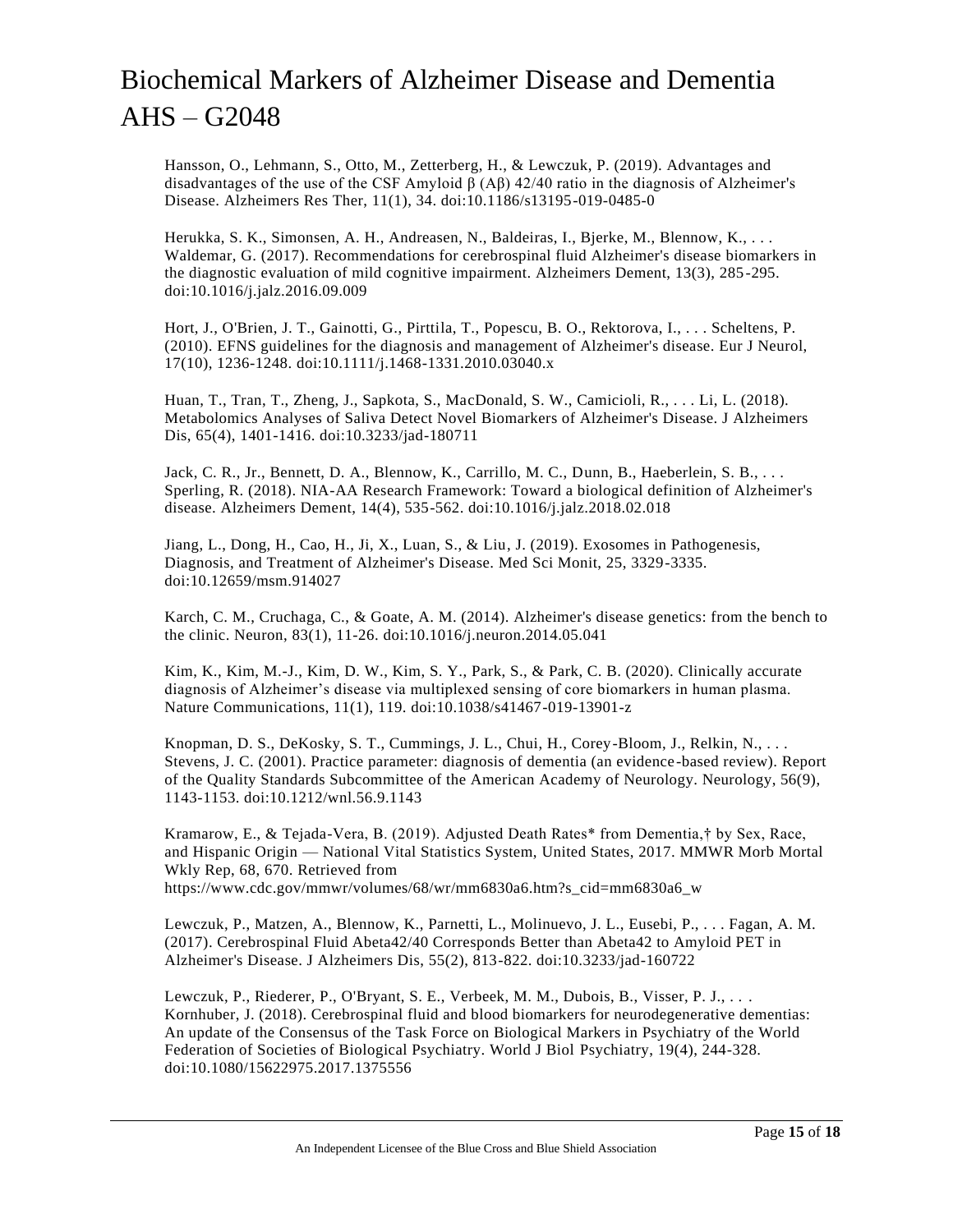Liu, Y., Wei, M., Yue, K., Hu, M., Li, S., Men, L., . . . Liu, Z. (2018). Study on Urine Metabolic Profile of Abeta25-35-Induced Alzheimer's Disease Using UHPLC-Q-TOF-MS. Neuroscience, 394, 30-43. doi:10.1016/j.neuroscience.2018.10.001

Lonneborg, A. (2008). Biomarkers for Alzheimer disease in cerebrospinal fluid, urine, and blood. Mol Diagn Ther, 12(5), 307-320. Retrieved from http://dx.doi.org/

Mattsson, N., Andreasson, U., Persson, S., Arai, H., Batish, S. D., Bernardini, S., . . . Blennow, K. (2011). The Alzheimer's Association external quality control program for cerebrospinal fluid biomarkers. Alzheimers Dement, 7(4), 386-395 e386. doi:10.1016/j.jalz.2011.05.2243

McDade, E., & Peterson, R. (2020). Mild cognitive impairment: Prognosis and treatment - UpToDate. In A. Eichler (Ed.), UpToDate. Retrieved from https://www.uptodate.com/contents/mild cognitive-impairment-prognosis-andtreatment?source=search\_result&search=biomarkers%20alzheimer%27s&selectedTitle=4~150

McKeith, I. G., Boeve, B. F., Dickson, D. W., Halliday, G., Taylor, J. P., Weintraub, D., ... Kosaka, K. (2017). Diagnosis and management of dementia with Lewy bodies: Fourth consensus report of the DLB Consortium. Neurology, 89(1), 88-100. doi:10.1212/wnl.0000000000004058

McKhann, G. M., Knopman, D. S., Chertkow, H., Hyman, B. T., Jack, C. R., Kawas, C. H., . . . Phelps, C. H. (2011). The diagnosis of dementia due to Alzheimer's disease: Recommendations from the National Institute on Aging-Alzheimer's Association workgroups on diagnostic guidelines for Alzheimer's disease. Alzheimers Dement, 7(3), 263-269. doi:10.1016/j.jalz.2011.03.005

Morris, J. C., Blennow, K., Froelich, L., Nordberg, A., Soininen, H., Waldemar, G., . . . Dubois, B. (2014). Harmonized diagnostic criteria for Alzheimer's disease: recommendations. J Intern Med, 275(3), 204-213. doi:10.1111/joim.12199

Owens, D. K., Davidson, K. W., Krist, A. H., Barry, M. J., Cabana, M., Caughey, A. B., . . . Wong, J. B. (2020). Screening for Cognitive Impairment in Older Adults: US Preventive Services Task Force Recommendation Statement. Jama, 323(8), 757-763. doi:10.1001/jama.2020.0435

Palmqvist, S., Janelidze, S., Stomrud, E., Zetterberg, H., Karl, J., Zink, K., . . . Hansson, O. (2019). Performance of Fully Automated Plasma Assays as Screening Tests for Alzheimer Disease-Related β-Amyloid Status. JAMA Neurol, 76(9), 1060-1069. doi:10.1001/jamaneurol.2019.1632

Patel, S., Shah, R. J., Coleman, P., & Sabbagh, M. (2011). Potential peripheral biomarkers for the diagnosis of Alzheimer's disease. Int J Alzheimers Dis, 2011, 572495. doi:10.4061/2011/572495

Petersen, R. C., Lopez, O., Armstrong, M. J., Getchius, T. S. D., Ganguli, M., Gloss, D., . . . Rae - Grant, A. (2018). Practice guideline update summary: Mild cognitive impairment: Report of the Guideline Development, Dissemination, and Implementation Subcommittee of the American Academy of Neurology. Neurology, 90(3), 126-135. doi:10.1212/wnl.0000000000004826

Prince, M. (2016). World Alzheimer Report 2015. Retrieved from http://www.worldalzreport2015.org/

Prince, M., Bryce, R., Albanese, E., Wimo, A., Ribeiro, W., & Ferri, C. P. (2013). The global prevalence of dementia: a systematic review and metaanalysis. Alzheimers Dement, 9(1), 63 -75.e62. doi:10.1016/j.jalz.2012.11.007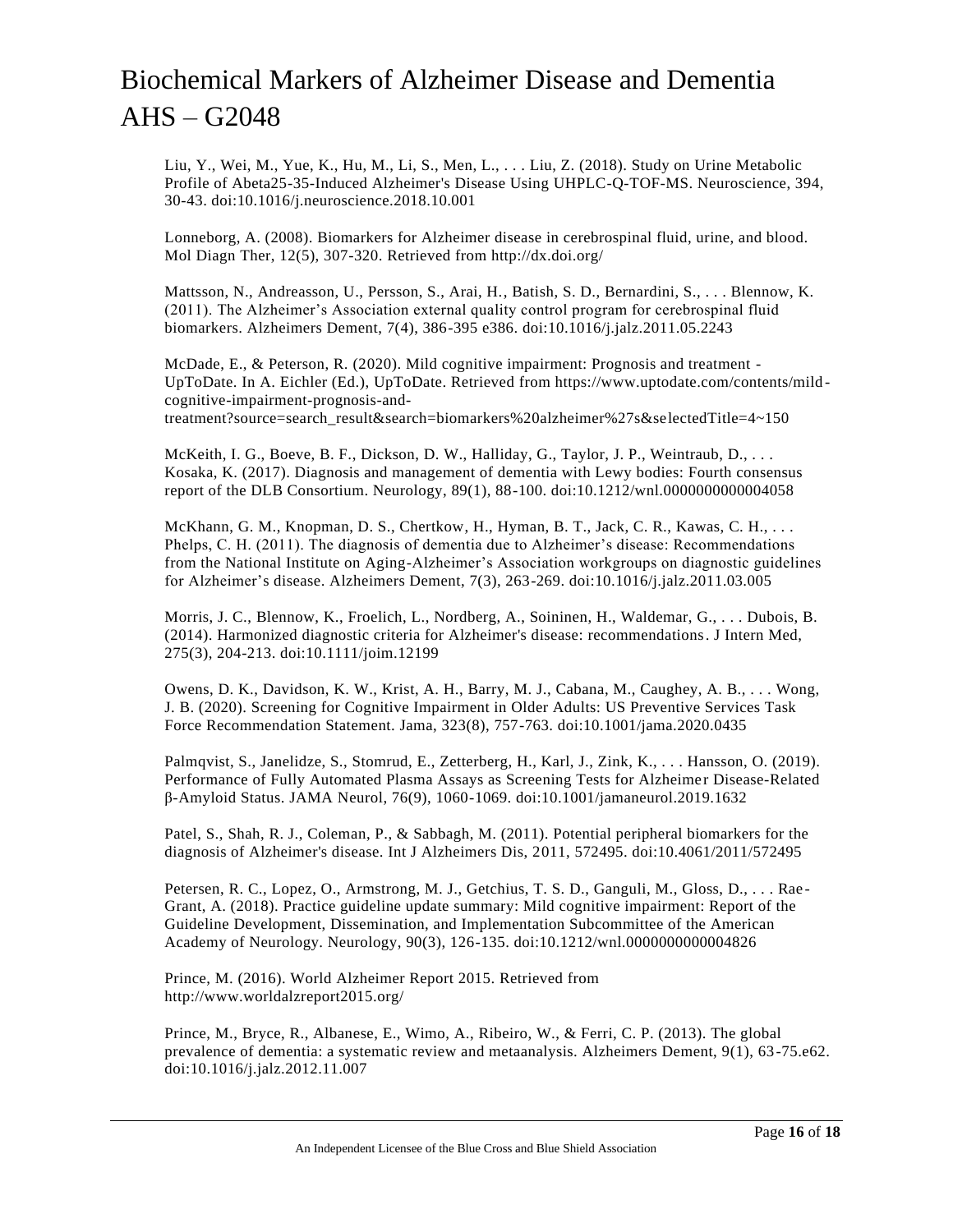Schaffer, C., Sarad, N., DeCrumpe, A., Goswami, D., Herrmann, S., Morales, J., . . . Osborne, J. (2015). Biomarkers in the Diagnosis and Prognosis of Alzheimer's Disease. J Lab Autom, 20(5), 589-600. doi:10.1177/2211068214559979

Shaw, L. M., Arias, J., Blennow, K., Galasko, D., Molinuevo, J. L., Salloway, S., . . . Fifer, S. (2018). Appropriate use criteria for lumbar puncture and cerebrospinal fluid testing in the diagnosis of Alzheimer's disease. Alzheimers Dement, 14(11), 1505-1521. doi:10.1016/j.jalz.2018.07.220

Shea, Y. F., Chu, L. W., Chan, A. O., Ha, J., Li, Y., & Song, Y. Q. (2016). A systematic review of familial Alzheimer's disease: Differences in presentation of clinical features among three mutated genes and potential ethnic differences. J Formos Med Assoc, 115(2), 67-75. doi:10.1016/j.jfma.2015.08.004

Shen, X. N., Niu, L. D., Wang, Y. J., Cao, X. P., Liu, Q., Tan, L., . . . Yu, J. T. (2019). Inflammatory markers in Alzheimer's disease and mild cognitive impairment: a meta -analysis and systematic review of 170 studies. J Neurol Neurosurg Psychiatry, 90(5), 590-598. doi:10.1136/jnnp-2018-319148

Simonsen, A. H., Herukka, S. K., Andreasen, N., Baldeiras, I., Bjerke, M., Blennow, K., . . . Waldemar, G. (2017). Recommendations for CSF AD biomarkers in the diagnostic evaluation of dementia. Alzheimers Dement, 13(3), 274-284. doi:10.1016/j.jalz.2016.09.008

Simrén, J., Leuzy, A., Karikari, T. K., Hye, A., Benedet, A. L., Lantero-Rodriguez, J., . . . Ashton, N. J. (2021). The diagnostic and prognostic capabilities of plasma biomarkers in Al zheimer's disease. Alzheimer's & Dementia, 17(7), 1145-1156. doi:https://doi.org/10.1002/alz.12283

Sorbi, S., Hort, J., Erkinjuntti, T., Fladby, T., Gainotti, G., Gurvit, H., . . . Scheltens, P. (2012). EFNS-ENS Guidelines on the diagnosis and management of disorders associated with dementia. Eur J Neurol, 19(9), 1159-1179. doi:10.1111/j.1468-1331.2012.03784.x

Talwar, P., Sinha, J., Grover, S., Agarwal, R., Kushwaha, S., Srivastava, M. V., & Kukreti, R. (2016). Meta-analysis of apolipoprotein E levels in the cerebrospinal fluid of patients with Alzheimer's disease. J Neurol Sci, 360, 179-187. doi:10.1016/j.jns.2015.12.004

Tatebe, H., Kasai, T., Ohmichi, T., Kishi, Y., Kakeya, T., Waragai, M., . . . Tokuda, T. (2017). Quantification of plasma phosphorylated tau to use as a biomarker for brain Alzheimer pathology: pilot case-control studies including patients with Alzheimer's disease and down syndrome. Mol Neurodegener, 12(1), 63. doi:10.1186/s13024-017-0206-8

Van Cauwenberghe, C., Van Broeckhoven, C., & Sleegers, K. (2016). The genetic landscape of Alzheimer disease: clinical implications and perspectives. Genet Med, 18(5), 421-430. doi:10.1038/gim.2015.117

Wang, H., Stewart, T., Toledo, J. B., Ginghina, C., Tang, L., Atik, A., . . . Zhang, J. (2018). A Longitudinal Study of Total and Phosphorylated alpha-Synuclein with Other Biomarkers in Cerebrospinal Fluid of Alzheimer's Disease and Mild Cognitive Impairment. J Alzheimers Dis, 61(4), 1541-1553. doi:10.3233/jad-171013

Wang, S., Kojima, K., Mobley, J. A., & West, A. B. (2019). Proteomic analysis of urinary extracellular vesicles reveal biomarkers for neurologic disease. EBioMedicine, 45, 351 -361. doi:10.1016/j.ebiom.2019.06.021